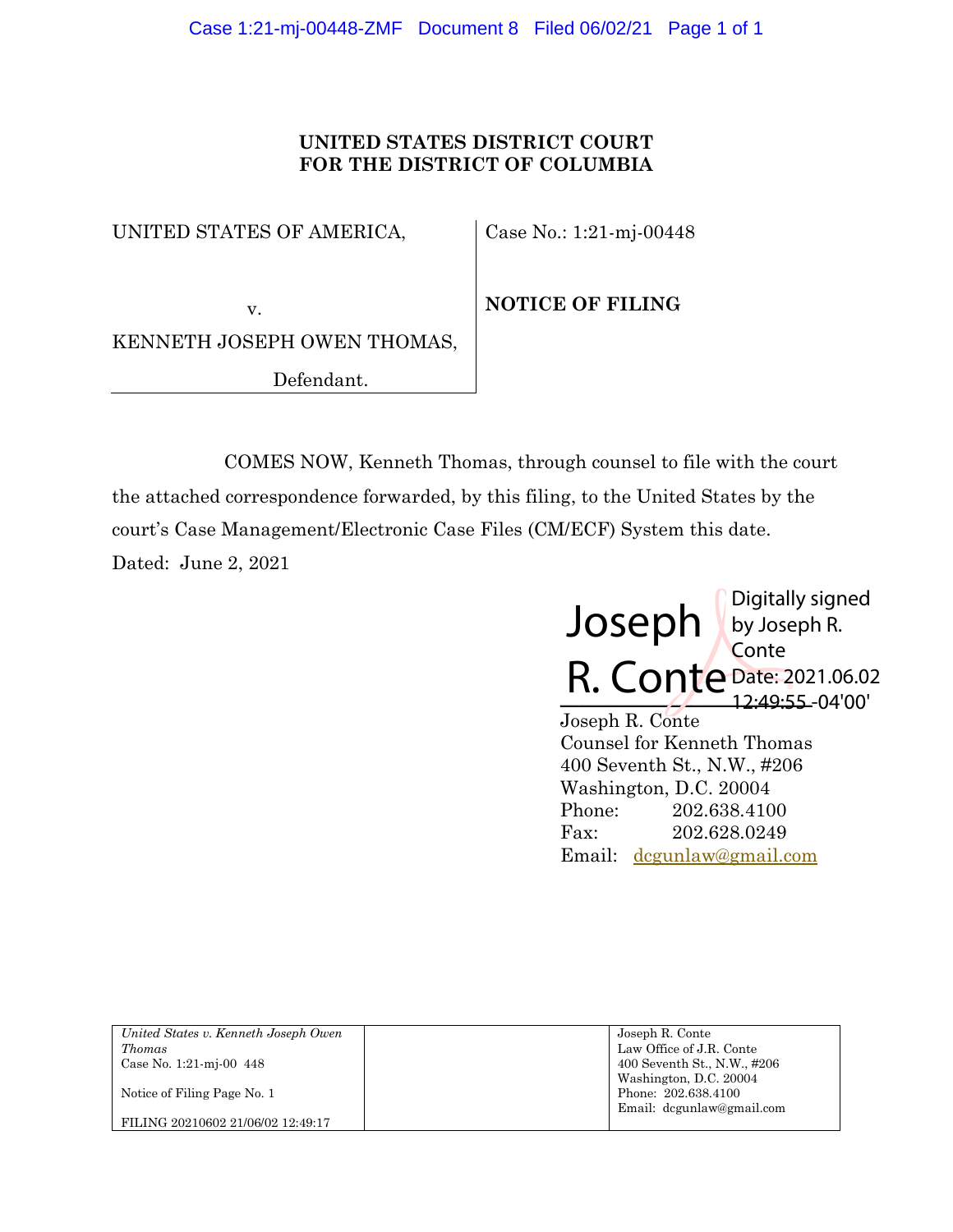# Joseph r. conte Law office of j.r. conte 400 Seventh st., n.w. #206 Washington, d.c. 20004-2240

**Joseph R. Conte** *telephone 202.638.4100*

*Member District of Columbia Bar fax 202.628.0249 Member Virginia Bar email dcgunlaw@gmail.com*

Of Counsel **Robert E. Sanders**

June 2, 2021

Ms. Jennifer M. Rozzoni, Esquire Assistant U.S. Attorney 555 Fourth St., N.W. Washington, D.C. 20530

## **Re:** *United States v. Kenneth Joseph Owen Thomas Case No. 1:21-mj-00448*

Dear Ms. Rozzoni:

This is to advise you that I represent the above named defendant and to request discovery pursuant to Rule 16 and 26.2 of the Federal Rules of Criminal Procedure (F.R.Cr.P.) and the Federal Rules of Evidence. It is my belief that the specifically requested material is discoverable under the Federal Rules of Criminal Procedure and/or Federal Rules of Evidence and/or under pertinent case law. In the event that you are unable or unwilling to provide the requested information, or if you disagree with any of the foregoing representations, please advise me promptly so that I may file any necessary motions. If I do not receive any such objection to specific requests or the actual requested material by the filing date of pretrial motions, I will (1) assume that you agree that this letter sets forth an accurate account of the government's discovery obligations, (2) rely upon that assumption in preparing for trial, (3) assume that material requested and not made available is not in the possession, custody or control of the government and (4) assume that the government will not seek introduction of such evidence in its case in chief, or in rebuttal or for impeachment purposes.

I am asserting the defendant's Fifth and Sixth Amendment rights as to this case and any other case past or future.

A. STATEMENTS: Pursuant to F.R.Cr.P. 16 (a)(1)(A):

I am requesting that you permit me to inspect and copy all relevant oral, written or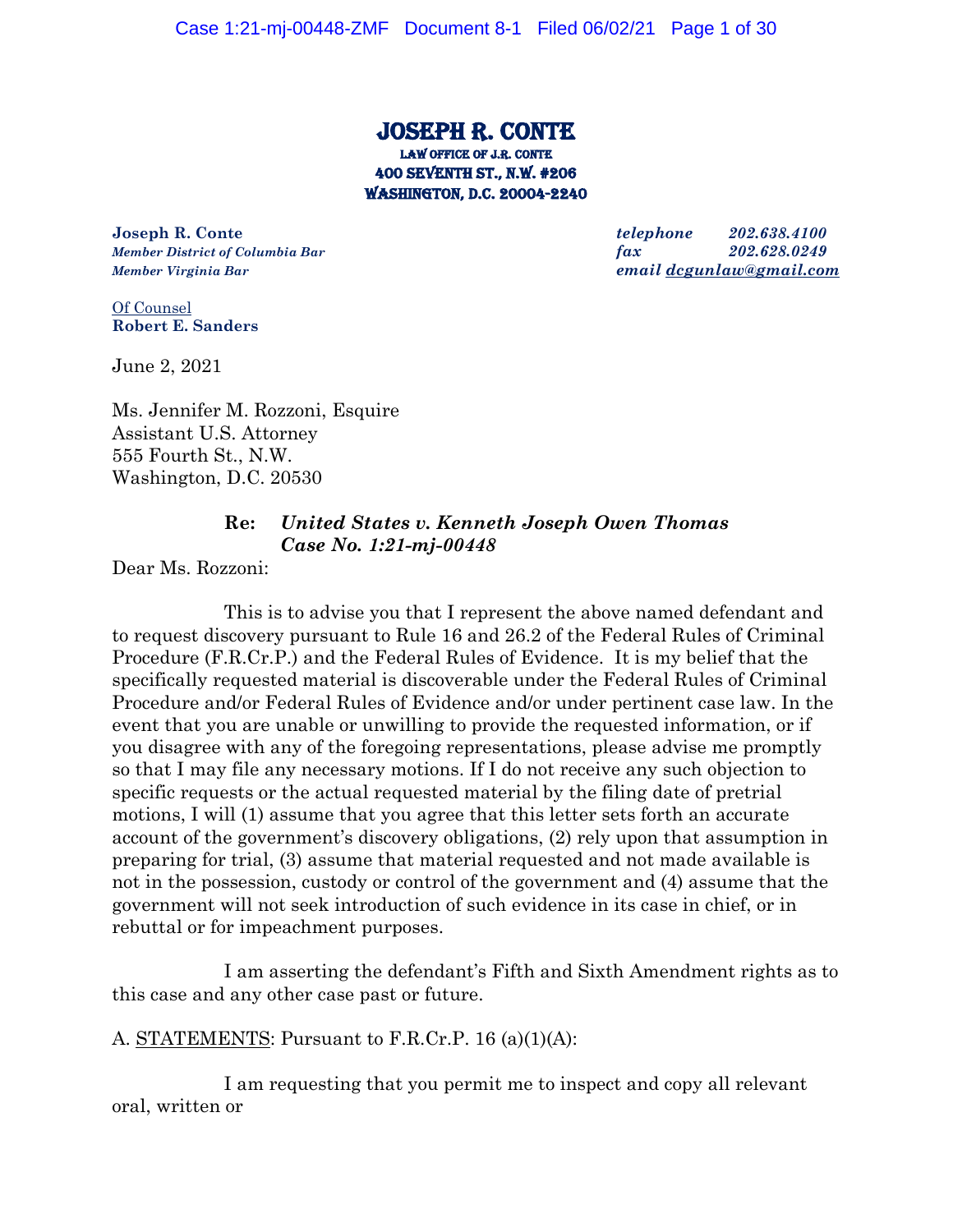Ms. Jennifer M. Rozzoni, Esquire June 2, 2021 Page -2-

recorded statements made by my client that are within the possession, custody, or control of the government. Specifically, I am requesting that you disclose and make available for inspection,

- (1) any relevant written or recorded statements made by the defendant, or copies thereof, within the possession, custody or control of the government, the existence of which is known, or by the exercise of due diligence may become known, to the attorney for the government;
- (2) that portion of any written record containing the substance of any relevant oral statement made by the defendant whether before or after arrest in response to interrogation by any person then known to the defendant to be a government agent;
- (3) and recorded testimony of the defendant before a grand jury which relates to the offense charged.
- (4) the substance of any other oral statement made by the defendant whether before or after arrest in response to interrogation by any person then known to the defendant to be a government agent if the government intends to use that statement at trial.

In addition, please furnish me with the names of, and any written and/or oral statements made by any co-defendant(s) or co-conspirator(s), unindicted or indicted, and/or juvenile co-respondent(s) in this case along with any written or otherwise recorded material purporting to memorialize any such statements.

Pursuant to the parameters of the above request, please let us know the circumstances of any statement.

# B. PRIOR RECORD: Pursuant to F.R.Cr.P. 16 (a)(1)(B):

I am requesting certified copies of my client's prior criminal record, if any, which is known or should be known through the exercise of due diligence by the government. Specifically, I request that you furnish me with a certified copy of the defendant's prior criminal record, if any, as is within the possession, custody, or control of the government, the existence of which is known, or by the exercise of due diligence may become known, to the prosecutor.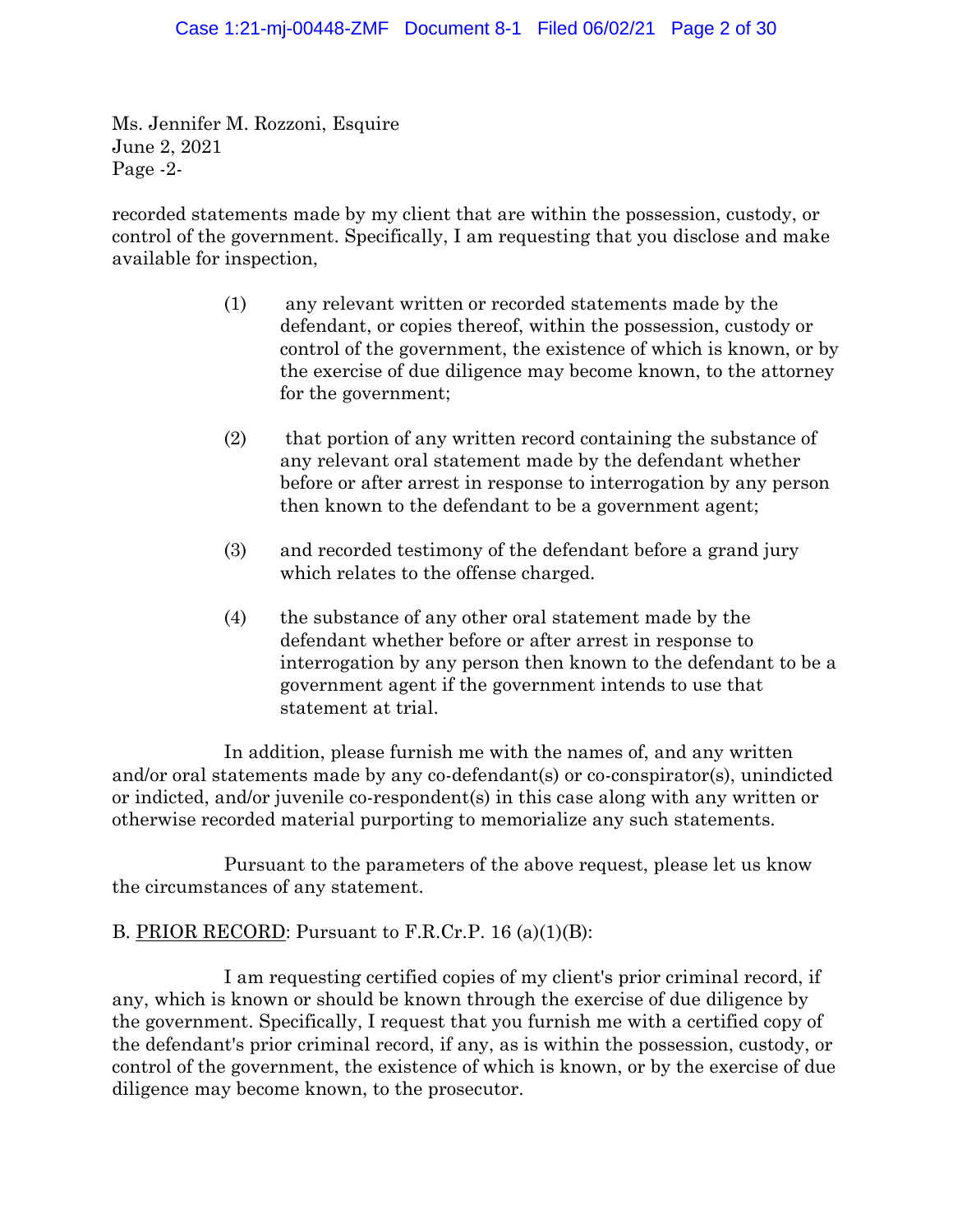Ms. Jennifer M. Rozzoni, Esquire June 2, 2021 Page -3-

## C. TANGIBLE EVIDENCE: Pursuant to F.R.Cr.P. 16 (a)(1)(C):

I am requesting that you permit me to inspect and copy or photograph all books, papers, documents, photographs, tangible objects, buildings, or places or copies of portions thereof, that are within the possession, control or custody of the government and that are either material to the preparation of my client's defense, or intended for use by the government as evidence in chief at trial, or were obtained from or belong to my client.

These documents I refer to include, *but are not limited to*:

- (1) Any PD 123's, PD 255's, PD 252, PD 251, PD 163, PD 119's, PD 32, PD36, or PD 118's, DEA-7's, PD81's, PD95's, PD82's, PD82 a's, DEA 86's, DEA/PD 107's, PD 285's, FD-151, or the equivalent FBI/DEA/Secret Service/other law enforcement agency's forms, such as DEA 6's or FBI 302's, associated with the case;
- (2) All reports, memoranda, and manuals on the maintenance, repair, and use of machines and instruments which were, or may have been, used to test evidence seized in this case;
- (3) All reports, logs and memoranda on the accuracy of machines and instruments which were, or may have been used to test evidence seized in this case;
- (4) All memoranda, notes and reports relating to the handling, storage, chain of custody, and testing of evidence seized in this case;
- (5) A computer printout of all radio communications;
- (6) All written protocols and procedures followed by government agents when handling and testing evidence in this case;
- (7) All written protocols and procedures followed by government agents when handling and testing items seized in this case;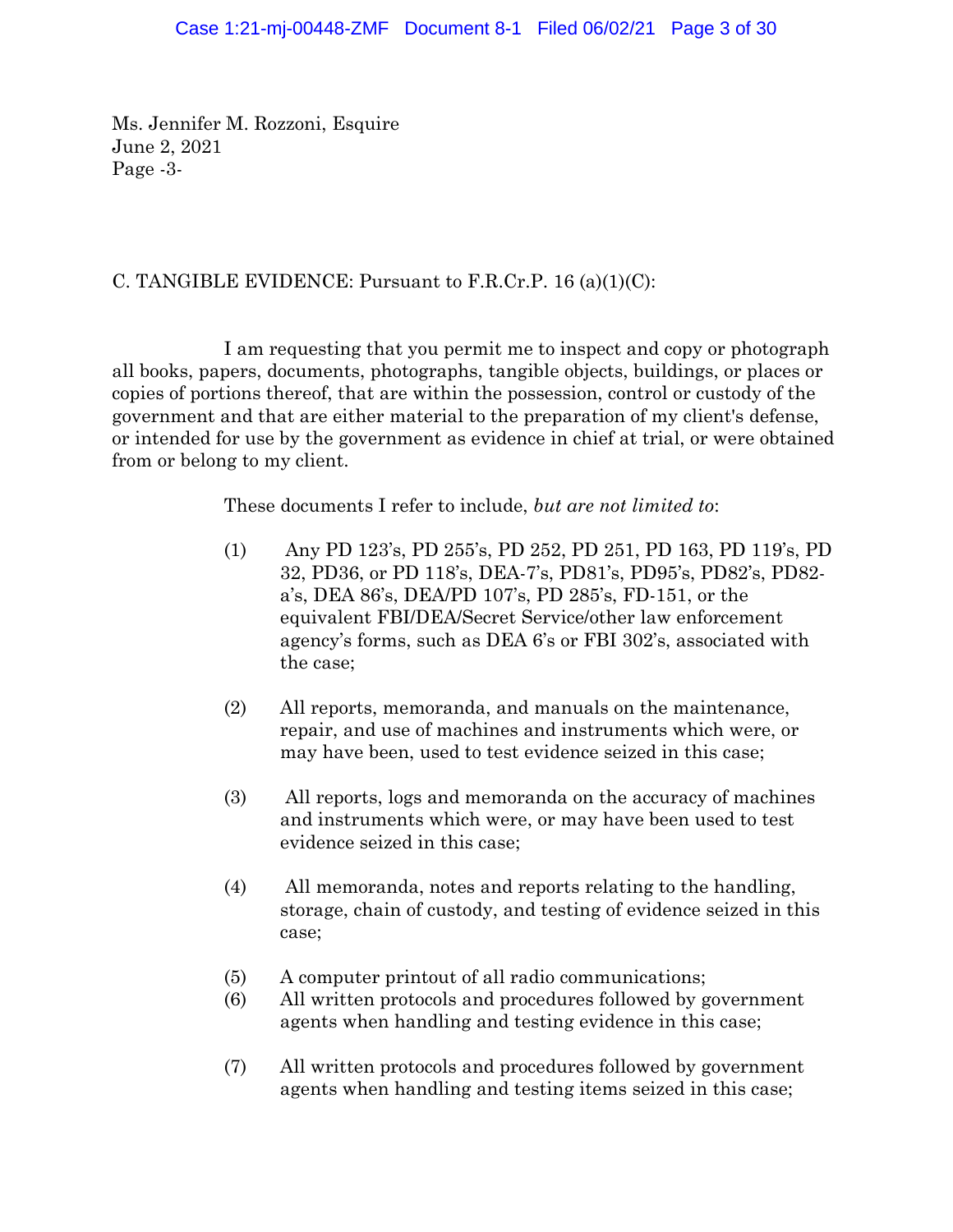#### Case 1:21-mj-00448-ZMF Document 8-1 Filed 06/02/21 Page 4 of 30

Ms. Jennifer M. Rozzoni, Esquire June 2, 2021 Page -4-

- (8) All training manuals, training memoranda, and training reports relating to the chain of custody, handling, and storage of evidence related to this case;
- (9) All curriculum vitae of DEA chemists or other government agents who handled and/or tested items seized in this case.

I request to be informed of any and all tangible evidence which are within the possession, custody or control of the government, and which are material to the preparation of the defendant's defense, or are intended for use by the government at trial or were obtained from or belong to the defendant.

I request that I be provided with copies of all photographs which are within the possession, custody or control of the government, and which are material to the preparation of the defendant's defense, or are intended for use by the government at trial or were obtained from or belong to the defendant.

Pursuant to Federal Rule of Criminal Procedure 16(a)(1)(C), I am requesting that you preserve all documents and tangible objects relating to this case. This request includes, but it not limited to the above listed items. In the event that the government feels that it is necessary to relinquish possession, custody, or control of any or all of the above discoverable materials, please do so pursuant to 16(d)(1), providing me with an opportunity to inspect and copy or photograph such materials immediately.

Pursuant to Federal Rule of Criminal Procedure 16 and *Crawford v. Washington*, I request that you allow me to inspect and photograph any field test kit that was used in this investigation, and any material that was tested in the kit.

Additionally, I request a viewing letter for any tangible evidence in the government's possession, custody, or control. I request that the viewing letter permit myself and my investigator to view the evidence with me and that we be given permission to photograph the evidence.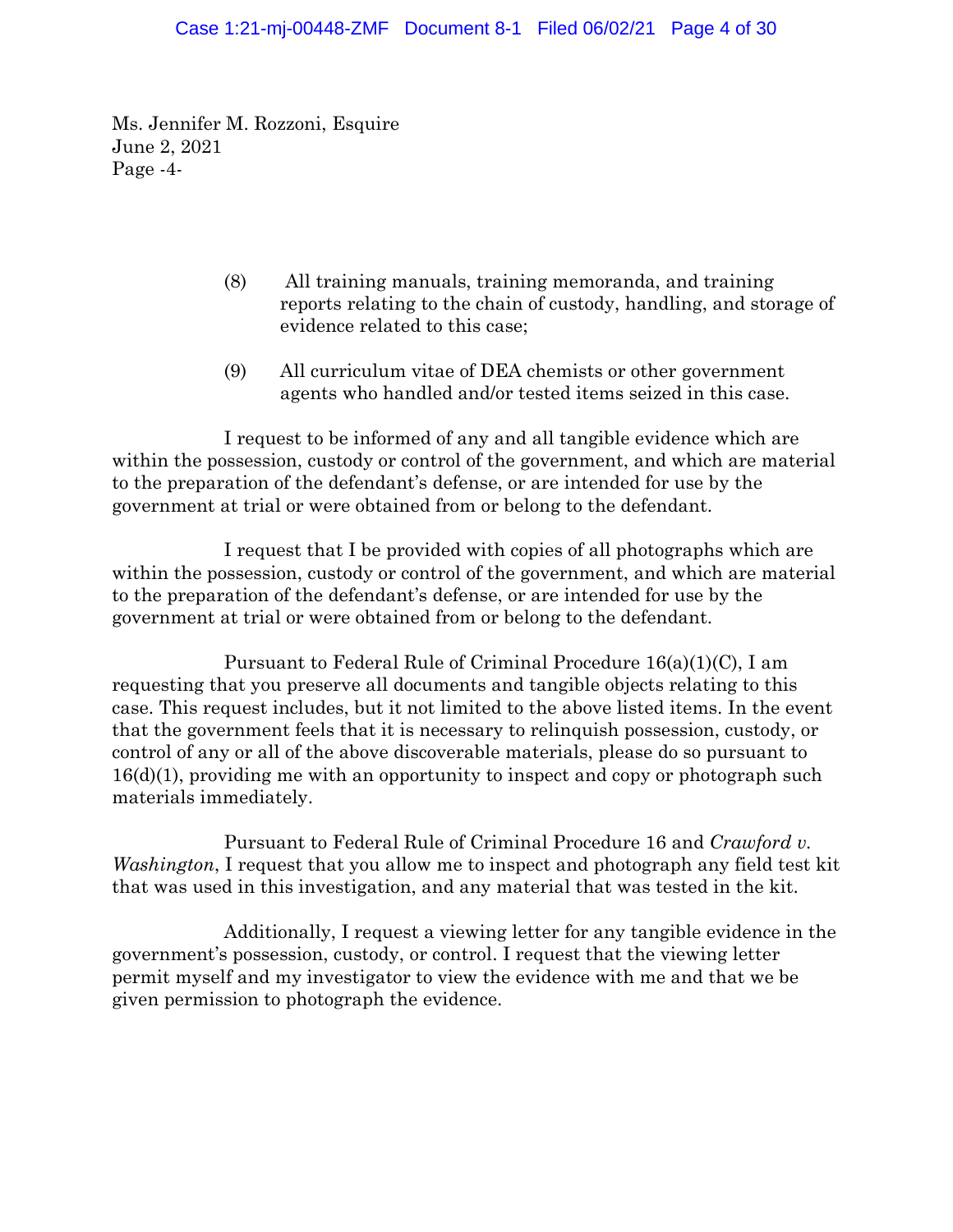Ms. Jennifer M. Rozzoni, Esquire June 2, 2021 Page -5-

## D. REPORTS OF EXAMINATIONS AND TESTS AND EXPERT WITNESSES:

Pursuant to F.R.Cr.P. 16 (a)(1)(D) and (E), I am requesting to inspect and copy or photograph any results or reports of physical or mental examinations, scientific experiments, or copies thereof, that are in the possession, custody or control of the government, the existence of which is known, or by the exercise of due diligence may become known, to the prosecutor, and which are material to the preparation of the defense or are intended for use by the government as evidence in chief at the trial.

If such material exists, I request that you provide me with it immediately. If such material comes into existence at a later time, I request that you provide me with all such material as soon as it is completed, and in sufficient time for me to incorporate the material into my preparation for trial, including the possible need to seek alternate testing and/or the assistance of experts to examine the material provided or to testify concerning the material provided.

I am requesting a written summary of testimony the government intends to use under Rules 702, 703, or 705 of the Federal Rules of Evidence during its case in chief at trial. If so, please provide me with the witnesses' opinions, the bases and the reasons for those opinions, and the witnesses' qualifications.

If the government intends to introduce at trial any report(s) of any type of analysis or testing or records search, such as the DEA-7, I assume that the government will be introducing live testimony from the person who prepared the report.

I am providing notice that at trial, pursuant to the *Jencks* Act, I will be requesting copies of all transcripts in the government's possession of prior testimony concerning the matters on which you seek to call them by any expert witness that the government intends to call at trial.

#### E. IDENTIFICATIONS:

If there have been any out-of-court identifications of my client, or other form of identification procedure used in this case, I am requesting disclosure of that information and a duplicate of any photographic spread or lineup that was used or conducted. I request that you inform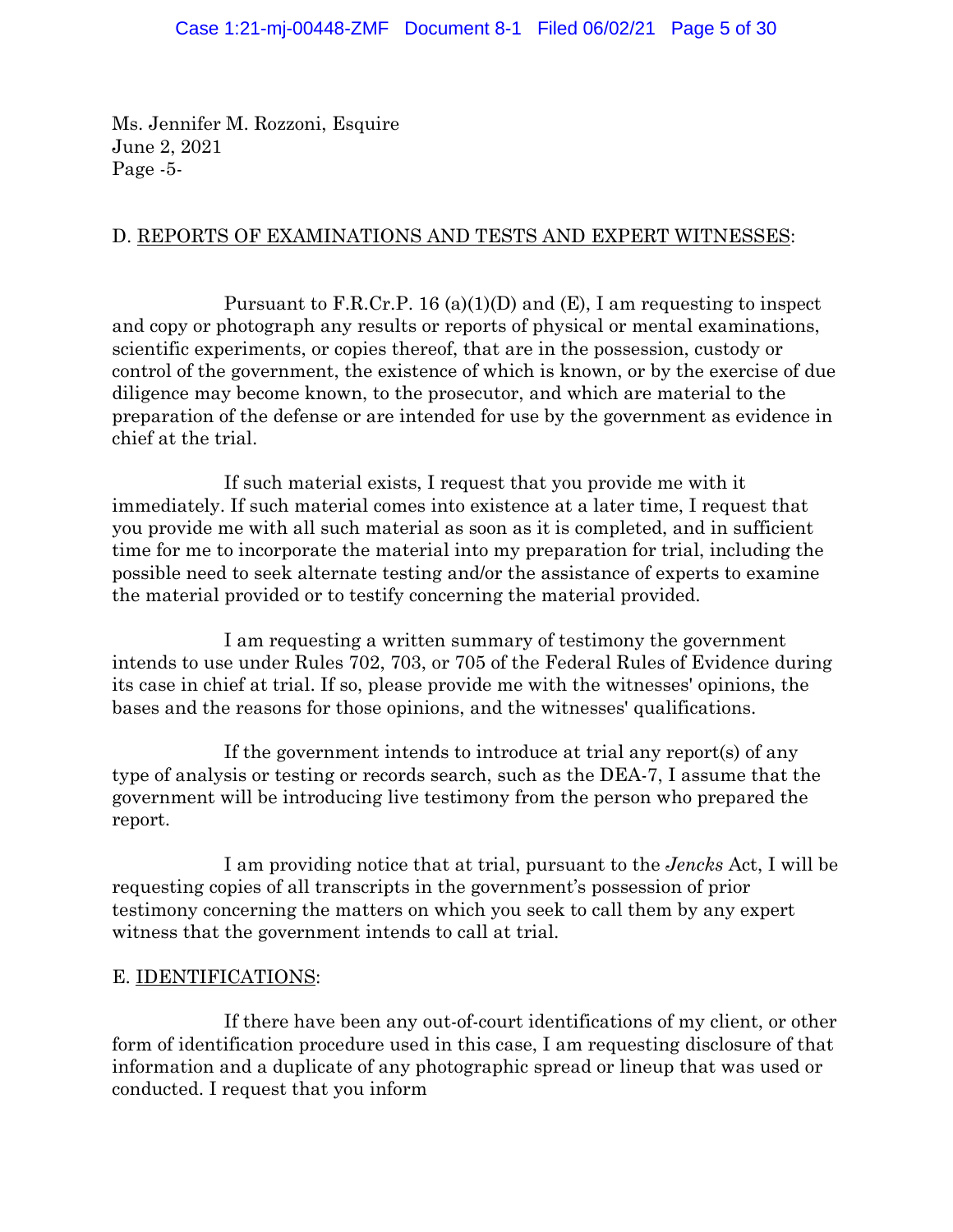Ms. Jennifer M. Rozzoni, Esquire June 2, 2021 Page -6-

me precisely how many witnesses allegedly identified my client, the type of identification procedures employed, the words of identification and/or actions indicating identification used by each witness, and the dates and locations of each alleged identification. I further request that you inform me of the circumstances of each witness' observations and alleged identification, including but not limited to each witness' opportunity to observe, distance, lighting, and any other circumstances relating to the reliability of the alleged identifications. See In re F.G., 576 A.2d 724 (D.C. 1990).

### F. TAPE RECORDINGS:

Pursuant to F.R.Cr.P. 16 (a)(1)(C), I am requesting a copy of any  $911$ calls, TAC communications, video or audio surveillance, and all radio runs made in connection with this case. Because of their length, sound quality, and the necessity of transcribing them for use at trial, I request that you provide me with these items at least two weeks in advance of trial to avoid delays once trial gets started. In connection with these items, I am requesting that you preserve any material not provided as well as any Jencks material in this case. As you know, the government has a duty to preserve, even absent a discovery request, any and all Jencks material.

Please contact me when you receive information as to whether any such tapes exist. Please let me know if you have a tape of such communications so that we can listen to and copy it. I request that I be provided with any evidence of scout runs (broadcasts on unrecorded channels) that should appear in the papering notes, officers' notes or in any other source.

### G. RULE404(b) EVIDENCE:

I am requesting that I be provided with notice of all 404(b) evidence that the government intends to introduce at trial. I request that you advise me in writing of the specific facts and circumstances of the aforementioned uncharged misconduct including the names of any alleged complainants, and the legal theory which you will rely upon for seeking its admission. In addition, I request that you provide me with all information and evidence pertaining to this uncharged misconduct that you would be required to provide us under Federal Criminal Procedure Rule 16 if this uncharged misconduct was actually charged.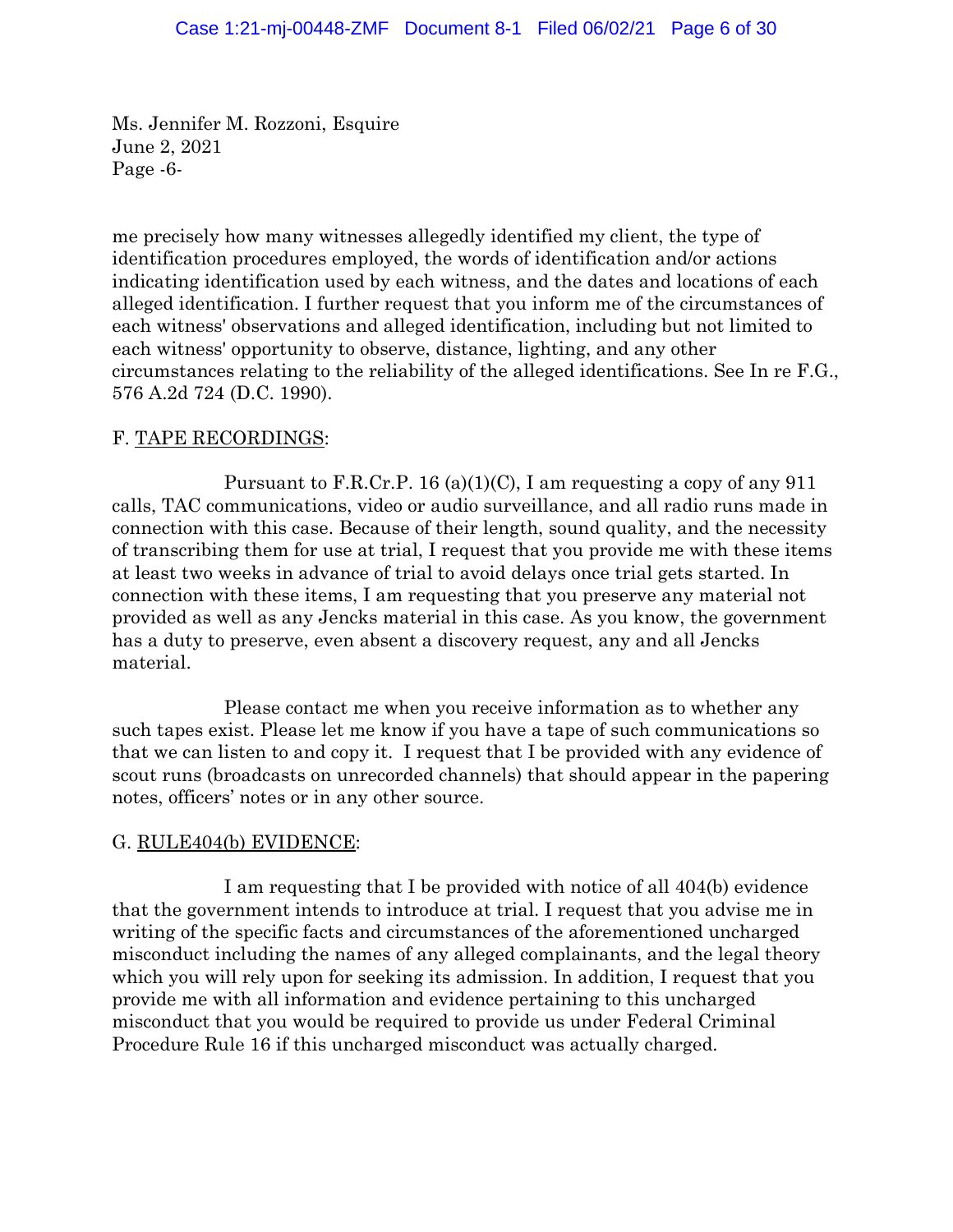#### Case 1:21-mj-00448-ZMF Document 8-1 Filed 06/02/21 Page 7 of 30

Ms. Jennifer M. Rozzoni, Esquire June 2, 2021 Page -7-

H. BRADY REQUESTS: Pursuant to the doctrine of *Brady v. Maryland*, 373 U.S. 83 (1963):

I request the disclosure of all information to which I am entitled under *Brady v. Maryland,* 373 U.S. 83 (1963) in the above captioned case. The requested information includes all information material to guilt, punishment, $<sup>1</sup>$  and the</sup> credibility of government witnesses,2 including potential impeachment material for all government witnesses.3 Failure to disclose impeachment information is the same, under *Brady*, as the failure to disclose exculpatory information.4 This request includes impeachment material that may also fall under the Jencks Act.5 This includes all information that is known by the government (or that may become known by the government through the exercise of due diligence) and that is favorable to the defense and is material to the issues of guilt and/or punishment. This includes all information that indicates, in whole or in part, that my client did not commit the offense with which he is charged. This includes all information thus described even if not technically admissible at trial.

I write to request that the United States review the contents of the FBI's "I" drive and disclose any and all exculpatory evidence identified therein.

<sup>2</sup>*See Giglio v. United States*, 405 U.S. 150, 154 (1972) ("When the reliability of a given witness may well be determinative of guilt or innocence, nondisclosure of evidence affecting credibility falls within this rule.") (citations and internal quotation marks omitted).

<sup>3</sup>*See United States v. Bagley*, 473 U.S. 667, 676 (1985) ("Impeachment evidence … as well as exculpatory evidence falls within the *Brady* rule.").

<sup>4</sup>*See Bagley*, 473 U.S. at 676; *Sykes v. United States*, --A.2d.-- 2006 WL 564050, at \*8 (D.C. March 9, 2006) ("[T]he grand jury testimony of Mr. Parrott and Mr. Sellers should have been disclosed to the defense at an earlier point in time, whether it was considered to be potentially exculpatory information or favorable impeaching evidence.").

<sup>5</sup>*See Boone v. United States*, 769 A.2d 811, 821 (D.C. 2001) (Although the coverage of *Brady*  and the Jencks Act sometimes overlap, especially with respect to bias and impeachment material of potential government witnesses, when this overlap occurs the *Brady* rule must control and compel pre-trial disclosure.)

<sup>1</sup>*See Brady v. Maryland*, 373 U.S. 83, 87(1963).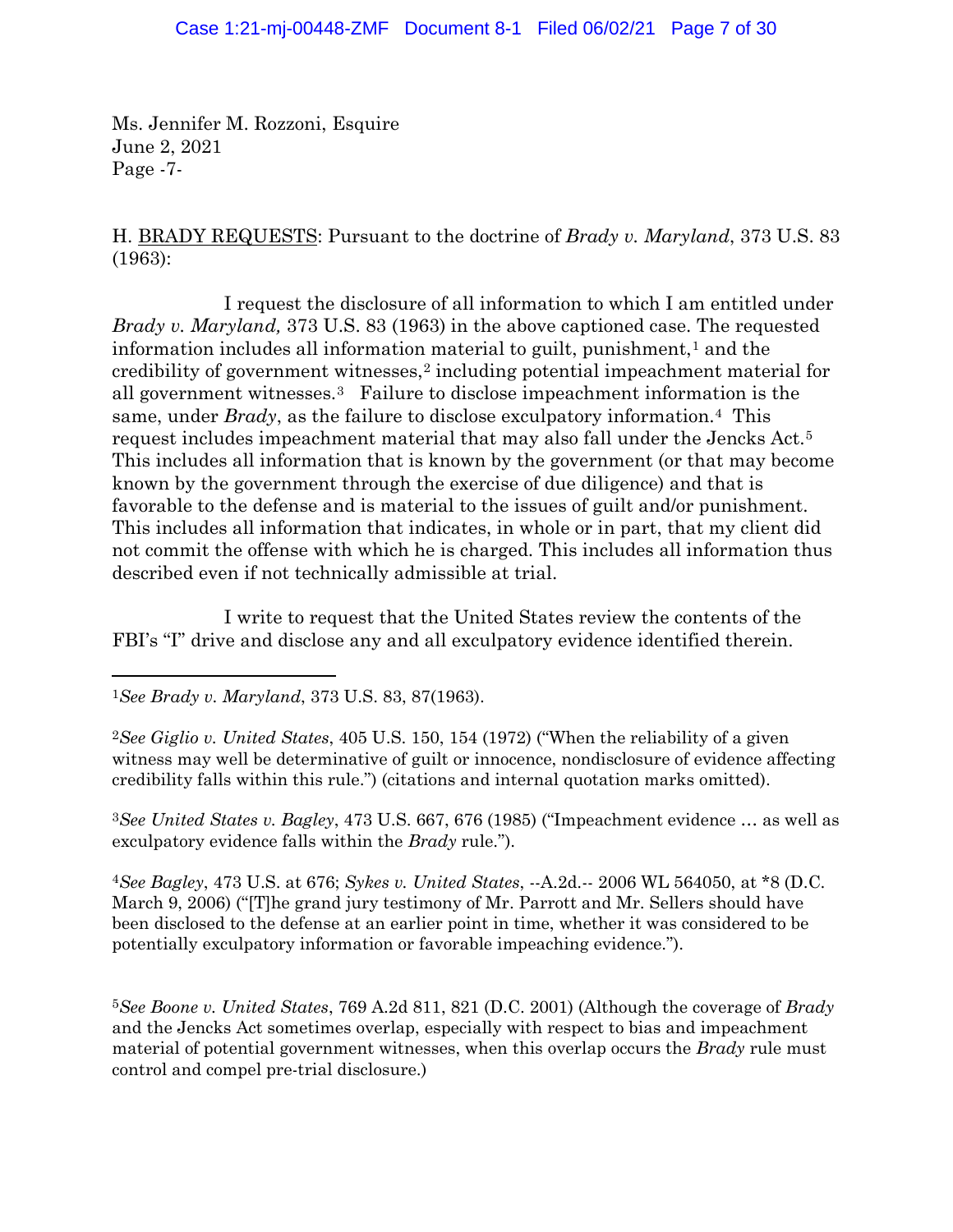Ms. Jennifer M. Rozzoni, Esquire June 2, 2021 Page -8-

I am requesting the results of all fingerprint reports where finger prints where recovered that did not belong to my client whether or not the prints have been identified.

I am requesting a list of all law enforcement officers that you plan to call in this matter at any pretrial hearing or at trial. I am also requesting that you examine and disclose pertinent *Brady* information from the personnel files of those officers who were involved in the charged incident and related investigation. *See United States v. Brooks*, 966 F.2d 1500, 1503-04 (D.C. Cir. 1992) (if specific request is made, prosecutor must search personnel records of police officer/witnesses to fulfill *Brady* obligations); *United States v. Henthorn*, 931 F.2d 29 (9th Cir. 1991); *United States v. Cadet*, 727 F.2d 1453 (9th Cir. 1984); *United States v. Muse*, 708 F.2d 513, 516 (10th Cir. 1983) (recognizing that prosecutor must produce *Brady*  material in personnel files of government agents even if they are in possession of another agency.).

The requested information includes all information that you or any part of the prosecution team "know or reasonably should know tends to negate the guilt of the accused or to mitigate the offense."6 Under *Brady* and its progeny, this request extends to all information known by all law enforcement or other government agencies involved in this case, whether or not personally known to the individual prosecutor.7

<sup>7</sup>*See Kyles v. Whitley*, 514 U.S. 419, 437-38 (1995) (The duty of disclosure is not limited to evidence in the actual possession of the prosecutor. Rather, it extends to evidence in the possession of the entire prosecution team, which includes investigative and other government agencies.); *see also Strickler v. Greene*, 527 U.S. 263 275, n. 12 (1999) (Prosecutor has constructive knowledge of all favorable evidence known to those acting on the government's behalf, even if no actual knowledge of materials, and even if materials are in the file of another jurisdiction's prosecutor";*United States v. Safavian*, 233 F.R.D. 205,

<sup>6</sup>*See* D.C. Rules of Professional Conduct, Rule 3.8. Special Responsibilities of a Prosecutor (2000): "The prosecutor in a criminal case shall not . . .(e) Intentionally fail to disclose to the defense, upon request and at a time when use by the defense is reasonably feasible, any evidence or information that the prosecutor knows or reasonably should know tends to negate the guilt of the accused or to mitigate the offense, or, in connection with sentencing, intentionally fail to disclose to the defense upon request any unprivileged mitigating information known to the prosecutor and not reasonably available to the defense, except when the prosecutor is relieved of this responsibility by a protective order of the tribunal.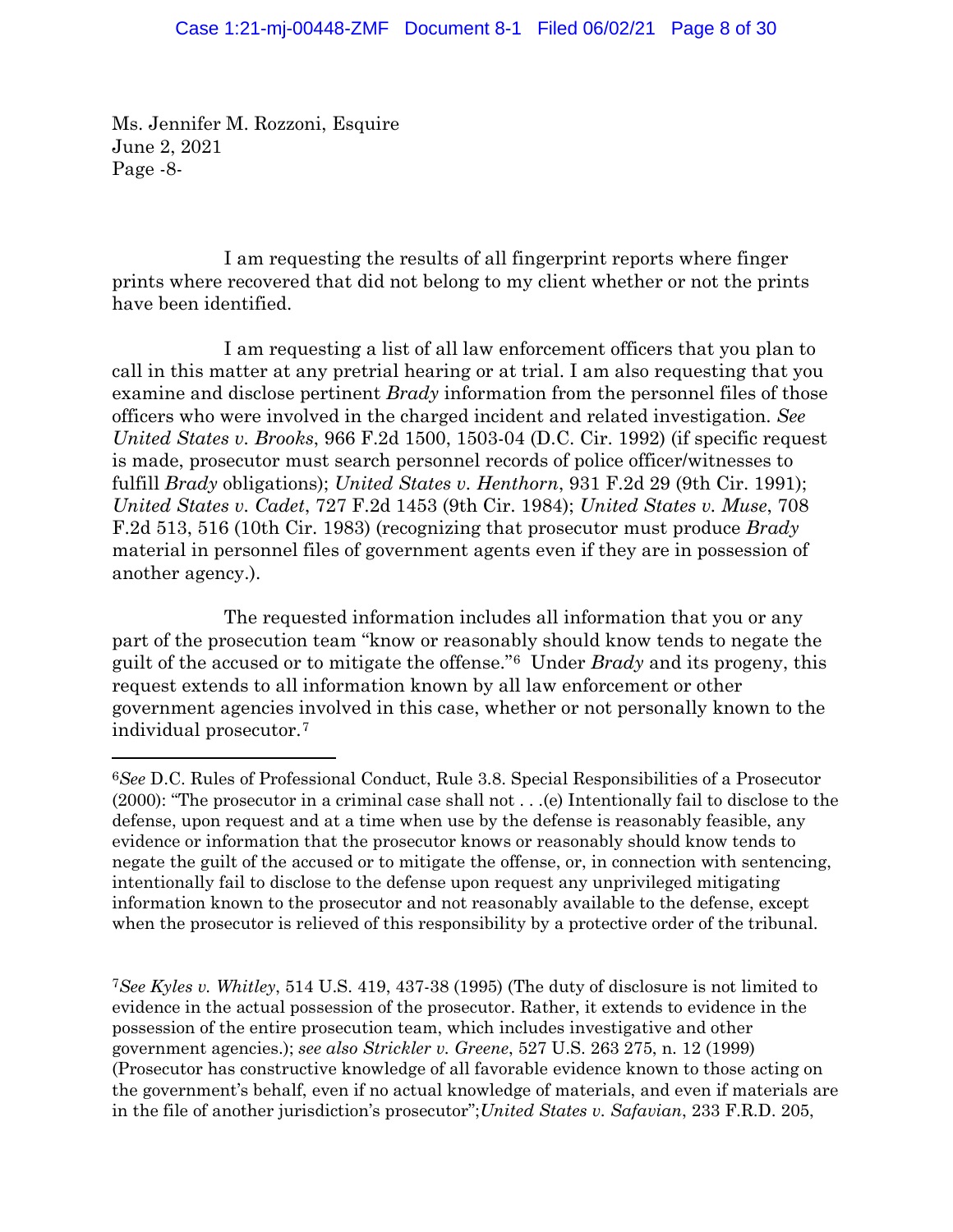Ms. Jennifer M. Rozzoni, Esquire June 2, 2021 Page -9-

# **I. TIMING OF BRADY DISCLOSURE**

As is recommended by the ABA Standards, I respectfully request the material be turned over as soon as you learn of it.8 Pre-trial disclosure of statements that qualify as both *Jencks* material and *Brady* material should also be disclosed before trial to allow effective use in the preparation of the defense case. Should you not comply with this request, and *Brady* material is delivered immediately before or during trial, I may be forced to seek sanctions and a continuance to evaluate the effect of these materials at trial.9

## **II. PRETRIAL DUTY TO DISCLOSE FAVORABLE EVIDENCE REGARDLESS OF MATERIALITY**

I hereby request disclosure of all evidence in the government's possession that might reasonably be considered favorable to the defense, regardless of your determination of its materiality. In a pretrial posture, the government's duty to disclose all favorable evidence must be complied with without regard to the government's opinion of its materiality. Recently, Judge Friedman ruled in *United States v. Safavian* that a materiality requirement is simply inapplicable to pretrial disclosure.10 As Judge Friedman explained, a materiality requirement is unsuitable to pretrial discovery:

<sup>9</sup>*See Boone v. United States*, 769 A.2d 811, 821 (D.C. 2001).

<sup>9</sup>*See Boone v. United States*, 769 A.2d 811, 821 (D.C. 2001).

<sup>10</sup>*See United States v. Safavian,* 233 F.R.D. 12,15 (D.D.C. 2005) ("The prosecutor cannot be permitted to look at the case pretrial through the end of the telescope an appellate court

<sup>207 (</sup>D.D.C. 2006) (Prosecutor has a duty to search and disclose *Brady* evidence, within reason, in the possession of all Executive Branch agencies and departments, rather than solely the agencies "closely aligned" with the prosecution.)

<sup>8</sup>*See* ABA Standards for Criminal Justice, Prosecution Function, § 3-3.11(a) (c) (3d Ed. 1993) DISCLOSURE OF EVIDENCE BY THE PROSECUTOR ("A prosecutor should not intentionally fail to make timely disclosure to the defense, at the earliest feasible opportunity, of the existence of all evidence or information which tends to negate the guilt of the accused or mitigate the offense charged or which would tend to reduce the punishment of the accused. … A prosecutor should not intentionally avoid pursuit of evidence because he or she believes it will damage the prosecution's case or aid the accused").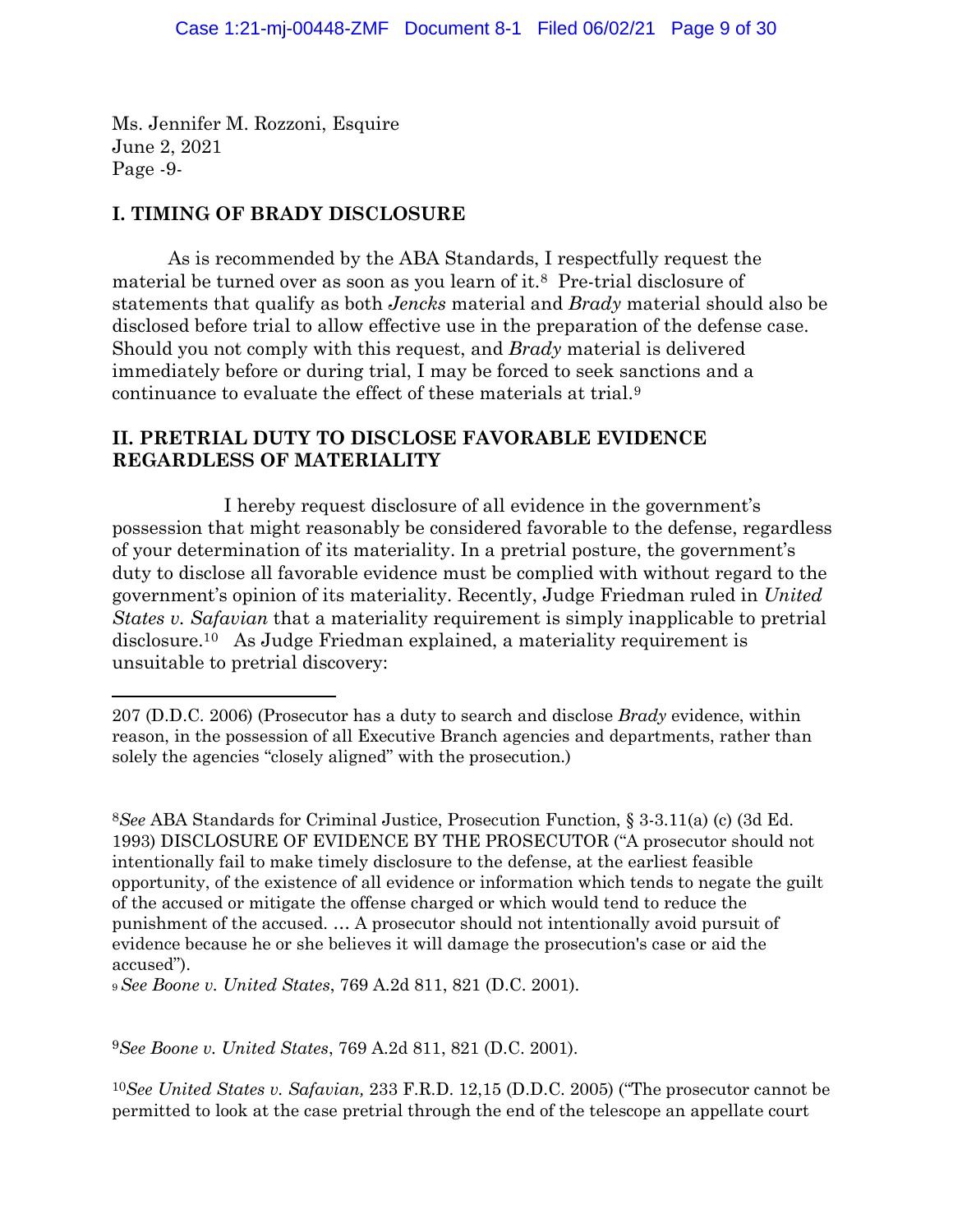Ms. Jennifer M. Rozzoni, Esquire June 2, 2021 Page -10-

> Because the definition of "materiality" discussed in *Strickler* and other appellate cases is a standard articulated in the post-conviction context for appellate review, it is not the appropriate one for prosecutors to apply during the pretrial discovery phase. The only question before (and even during) trial is whether the evidence at issue may be "favorable to the accused"; if so, it must be disclosed without regard to whether the failure to disclose it likely would affect the outcome of the upcoming trial.

233 F.R.D. at 16; *See United States v. Sudikoff*, 36 F.Supp.2d 1196, 1198 (C.D. Cal. 1999); *United States v. Carter*, 313 F.Supp.2d 921, 925 (E.D. Wis. April 12, 2004) ("[I]n the pre-trial context, the court should require disclosure of favorable evidence under *Brady* and *Giglio* without attempting to analyze its 'materiality' at trial."); *see also Monroe v. Angelone*, 323 F.3d 286, 301 (4th Cir. 2003) (although the apparent redundancy of *Brady* information that comes to light post-trial may avert a finding of a constitutional violation, it "does not excuse disclosure obligations" pretrial).

Although a lack of "materiality" may be a defense post-conviction to suppression of *Brady* information, a determination of materiality pre-trial is simply not appropriate. *See Lewis v. United States,* 408 A.2d 303, 306-07 (D.C. 1979) (although "the constitutional question commonly comes up retrospectively, the due process underpinning of *Brady-Agurs* is a command for disclosure Before an accused has to defend himself"). As explained in *Sudikoff*,

> This [materiality] standard is only appropriate, and thus applicable, in the context of appellate review. Whether disclosure would have influenced the outcome of a trial can only be determined after the trial is completed and the total effect of all the inculpatory evidence can be weighted against the presumed effect of the undisclosed *Brady* material. … This analysis obviously cannot be applied by a trial court facing a pretrial discovery request.

would use post-trial. Thus, the government must always produce any potentially exculpatory or otherwise favorable evidence without regard to how the withholding of such evidence might be viewed -- with the benefit of hindsight -- as affecting the outcome of the trial.")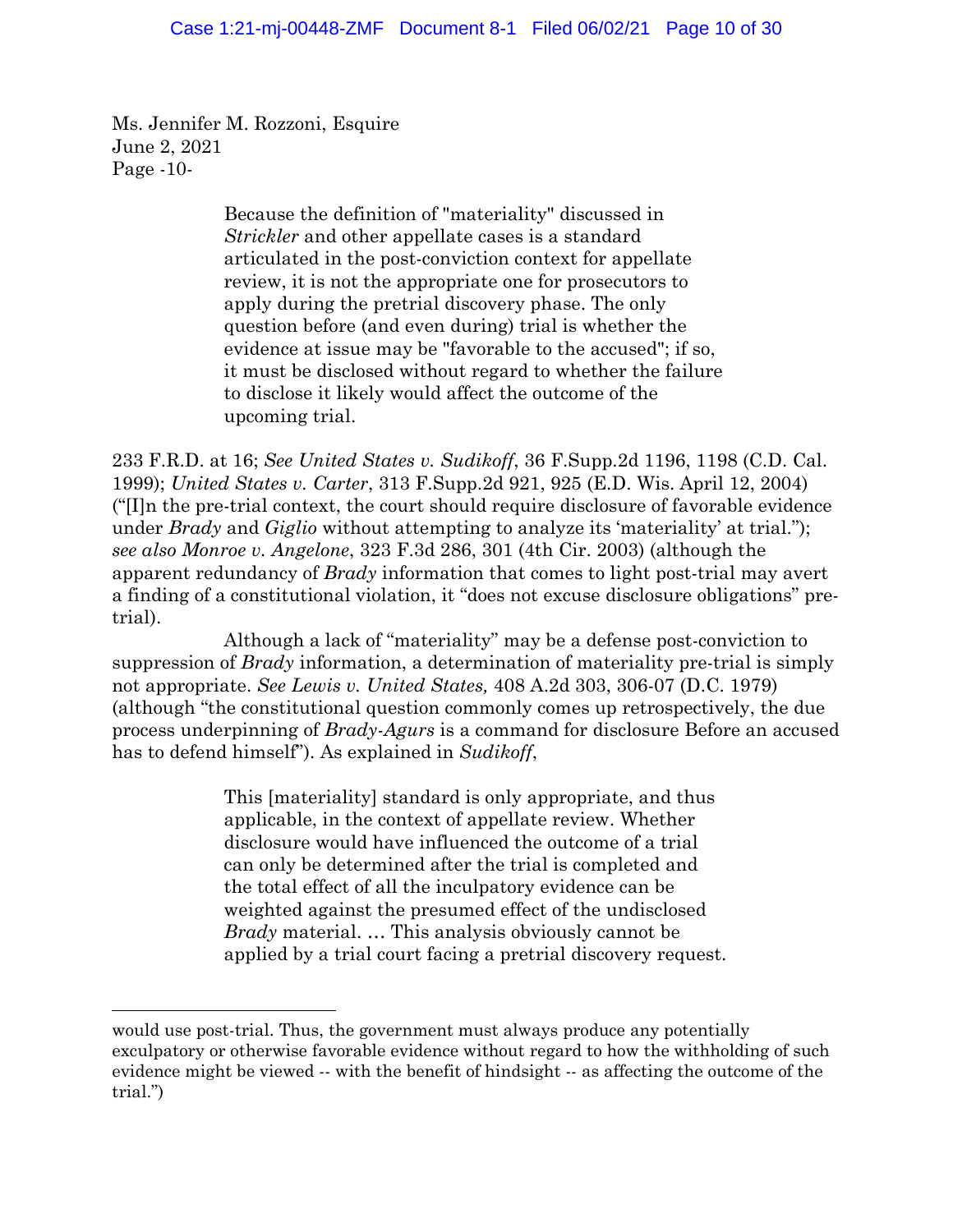Ms. Jennifer M. Rozzoni, Esquire June 2, 2021 Page -11-

36 F.Supp.2d at 1198-99; *see also Carter*, 313 F.Supp.2d at 924 ("[T]he materiality prong presumes that the trial has already occurred and requires the court to determine whether the result could have been different had the evidence been disclosed. But a court deciding whether

materiality should be disclosed prior to trial does not have the luxury of reviewing the trial record."); *Lewis*, 408 A.2d at 307 (requiring pre-trial disclosure of impeachable convictions of government witnesses "because there can be no objective, ad hoc way to evaluate before trial whether an impeachable conviction of a particular government witness will be material to the outcome. No one has that gift of prophecy.")

Just as a trial court cannot determine materiality before trial, neither can the United States Attorney's Office substitute its judgment of pretrial materiality. Accordingly, the United States Attorney's Office must disclose all information "favorable to an accused," *Brady*, 373 U.S. at 87, including all evidence relating to guilt or punishment and which tends to help the defense by either bolstering the defense's case or impeaching prosecution witnesses. *See Giglio*, 405 U.S. at 154-55; *Sykes*, --A.2d.-- 2006 WL 564050, at \*8 ; *Safavian,* 233 F.R.D. at 15- 16.

## **III. SCOPE OF BRADY DISCLOSURE**

The defense definition of *Brady* is the same as Judge Friedman's definition as stated in *Safavian:* 

It is any information in the possession of the government - - broadly defined to include all Executive Branch agencies -- that relates to guilt or punishment and that tends to help the defense by either bolstering the defense case or impeaching potential prosecution witnesses. It covers both exculpatory and impeachment evidence. The government is obligated to disclose all evidence relating to guilt or punishment which might be reasonably considered favorable to the defendant's case, that is, all favorable evidence that is itself admissible or that is likely to lead to favorable evidence that would be admissible, or that could be used to impeach a prosecution witness. Where doubt exists as to the usefulness of the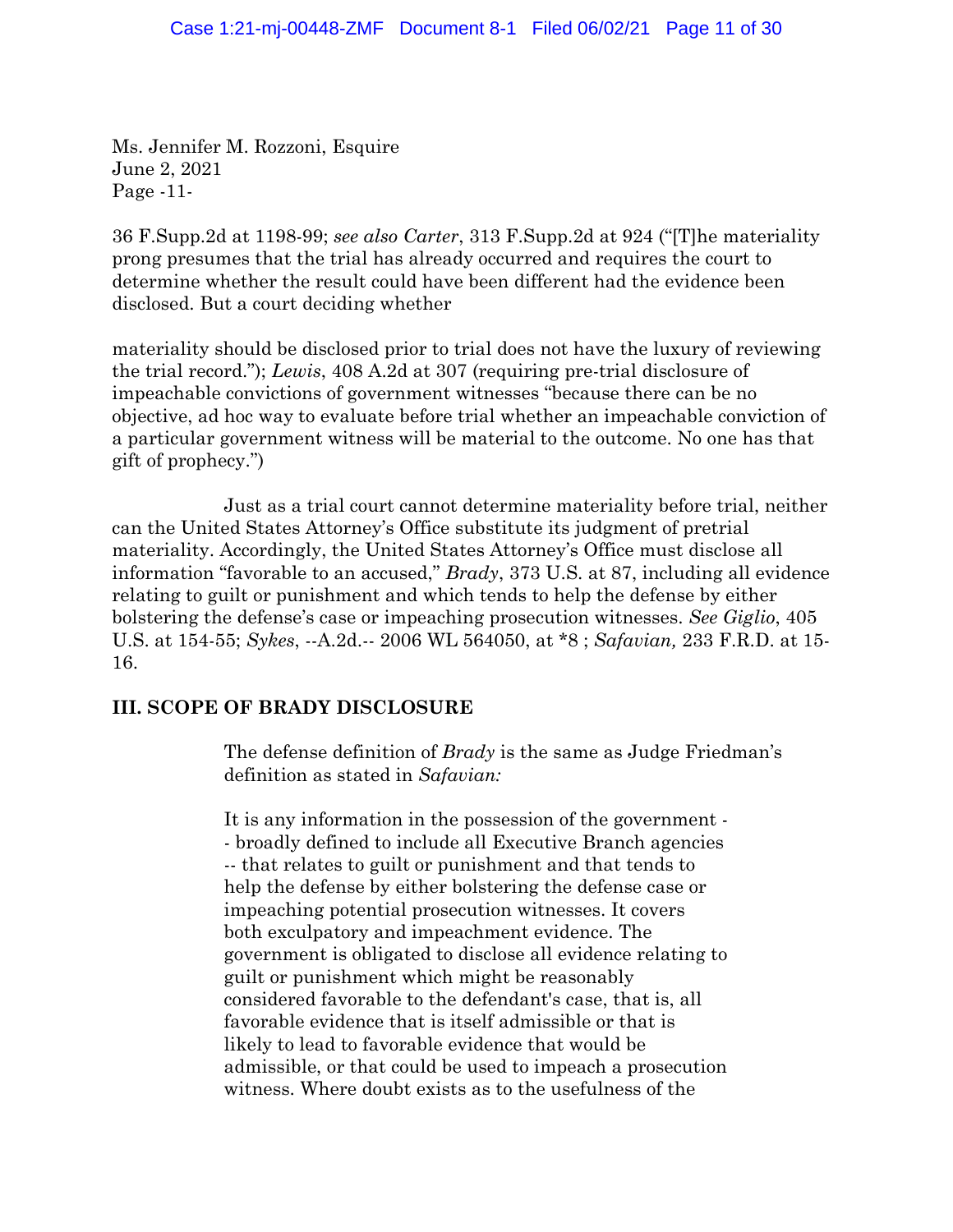Ms. Jennifer M. Rozzoni, Esquire June 2, 2021 Page -12-

evidence to the defendant, the government must resolve all such doubts in favor of full disclosure. *Safavian* 233 F.R.D. at 15-16. However, if there is any ambiguity, the following are examples of evidence other courts have construed as *Brady*:

## *INFORMATION REGARDING GOVERNMENT WITNESSES*

•**Exculpatory and/or impeachment Grand Jury Testimony**: *See Sykes v. United States*, -- A.2d.-- 2006 WL 564050 (D.C. 2006).

•**Agreements/Deals with government witnesses**: *See, e.g., Giglio v. United States*, 405 U.S. 150, 154 (1972) (failure to disclose promise of immunity in exchange for testimony violates *Brady*); *United States v. Bagley*, 473 U.S. 667, 676, 682 (1985) (failure to disclose payment of \$300 to two key government witnesses violates *Brady*); *Singh v. Prunty*, 142 F.3d 1157, 1161-63 (9th Cir. 1998) (failure to disclose that star witness had a very favorable deal with government to avoid a very serious charge is *Brady* violation); *United States v. Smith*, 77 F.3d 511, 513-16 (D.C. Cir. 1996) (failure to disclose a deal in which state charges were dismissed as part of a federal plea is *Brady* violation); *In Re Sealed Case No. 99-3096 (Brady Obligations)*, 185 F.3d 887, 891, 896 (D.C. Cir. 1999) (remand to determine *Brady*  information with instruction to district court to require the U.S. Attorney's Office to review the records in the possession of the prosecution team for evidence indicating that a government informant who provided information leading to the defendant's arrest had a deal with the prosecution, the D.C. Circuit observed that it is "irrelevant . . . that the requested records may have been in the possession of the Metropolitan Police Department, of the FBI or DEA, rather than the U.S. Attorney's Office.").

•**Payments to witnesses**: *See, e.g., Mastracchio v. Vose*, 274 F.3d 590, 602-03 (1st Cir. 2001) (knowledge of Witness payments or favors made by the Witness Protection team is *Brady*); *In re Sealed Case (Brady Obligations)*, 185 F.3d 887, 894 (D.C. Cir. 1999) (failure to disclose a cooperation agreement that included payments to a witness is *Brady* information).

•**Criminal history of informants**: *See, e.g., Crivens v. Roth*, 172 F.3d 991, 996-99 (7thCir. 1999) (failure to disclose crimes committed by government witness is *Brady*  even when government witness used aliases); *Carriger v. Stewart*, 132 F.3d 463, 480-82 (9th Cir. 1997) (failure to obtain or disclose Department of Corrections file that would have showed lengthy criminal history, and history of lying to police and blaming others for his own crimes is *Brady*).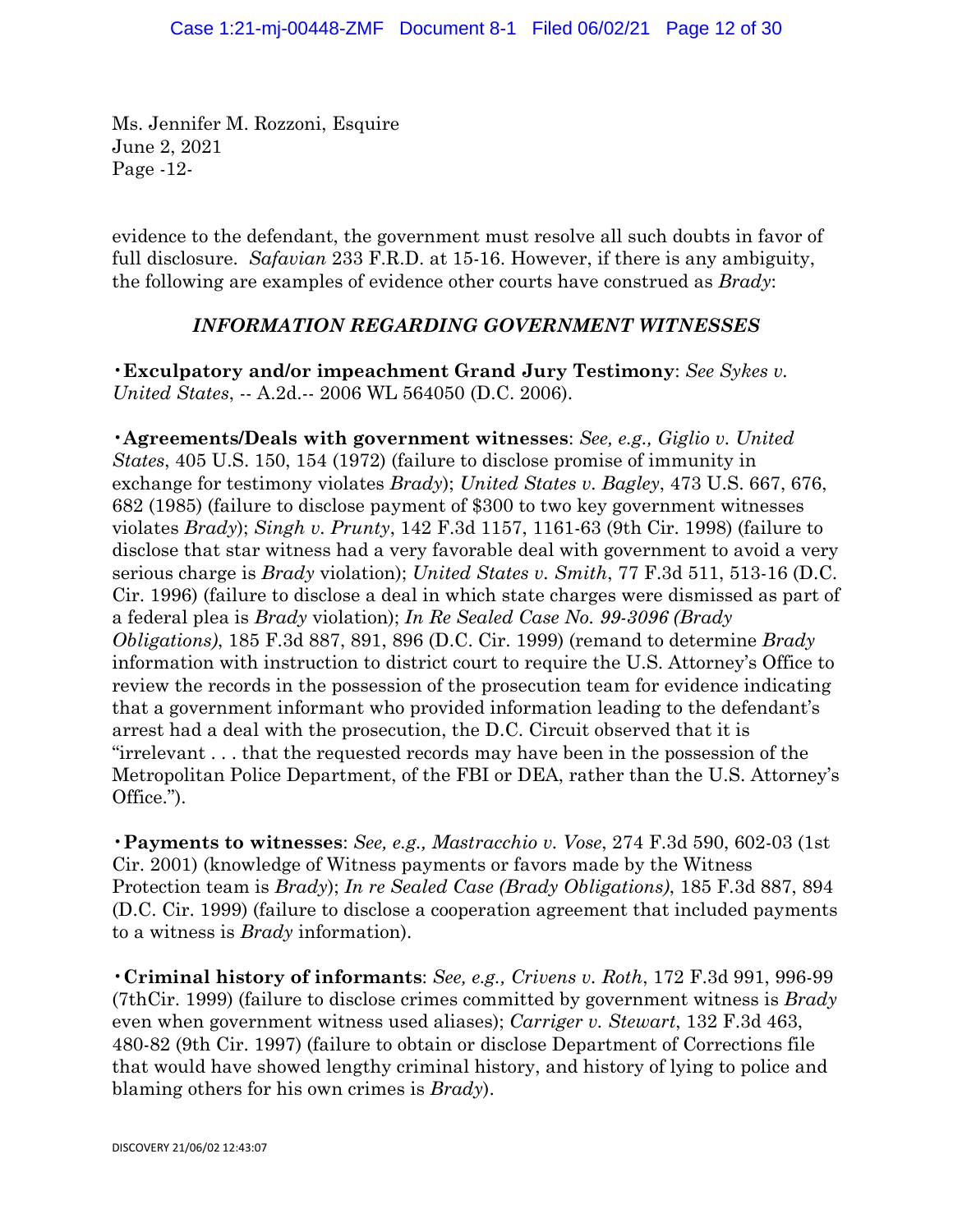Ms. Jennifer M. Rozzoni, Esquire June 2, 2021 Page -13-

•**Bias of government witnesses**: *See, e.g.*, *Schledwitz v. United States*, 169 F.3d 1003, 1014-15 (6th Cir. 1999) (*Brady* obligation for government to reveal witness portrayed as neutral and disinterested expert actually had been investigating defendant for years); *United States v. O'Connor*, 64 F.3d 355, 359-60 (8th Cir. 1995) (failure to disclose threats by one government witness against another and attempts by that same government witness to influence testimony of another government witness is *Brady*); *Reutter v. Solem*, 888 F.2d 578, 581-82 (8th Cir. 1989) (failure to inform defense that key witness had applied for commutation and was scheduled to appear before parole board in a few days is a *Brady* violation).

•**Personnel files, especially of testifying officers**: *See, e.g., United States v. Brooks*, 966 F.2d 1500, 1503-04 (D.C. Cir. 1992) (if specific request is made, prosecutor must search personnel records of police officer/witnesses to fulfill *Brady*  obligations); *United States v. Muse*, 708 F.2d 513, 516 (10th Cir. 1983) (recognizing that prosecutor must produce *Brady* material in personnel files of government agents even if they are in possession of another agency.).

•**Presentence Reports of testifying witnesses**: *See, e.g., United States v. Strifler*, 851 F.2d 1197, 1202 (9th Cir. 1988) (information in probation file relevant to government witness credibility must be disclosed, and could not be deemed privileged by making it part of probation file); *United States v. Carreon*, 11 F.3d 1225, 1238 (5th Cir. 1994) (prosecution should allow trial court to conduct in camera review of presentence reports of government witnesses to determine whether they contain *Brady/Giglio* material).

•**Misconduct by government witnesses**: *See, e.g., (Jerry) Bennett v. United States,* 797 A.2d 1251 (D.C. 2002)(lying or perjury in another murder case); (*Reginald) Bennett v. United States,* 763 A.2d 1117 (2001)(attempts to obstruct justice in witness' case); *United States v. Boyd*, 55 F.3d 239, 243-45 (7th Cir. 1995) (failure to disclose drug use and dealing by prosecution witness, and "continuous stream of unlawful favors" including phone privileges, presents, special visitors, provided by prosecution to witnesses is considered *Brady* material).

•**Police perjury in motions hearings**: *See, e.g., United States v. Cuffie*, 80 F.3d 514, 517-19 (D.C. Cir. 1996) (failure to disclose perjury by police officer during motion to seal proceeding is considered material *Brady* evidence relevant to impeachment ).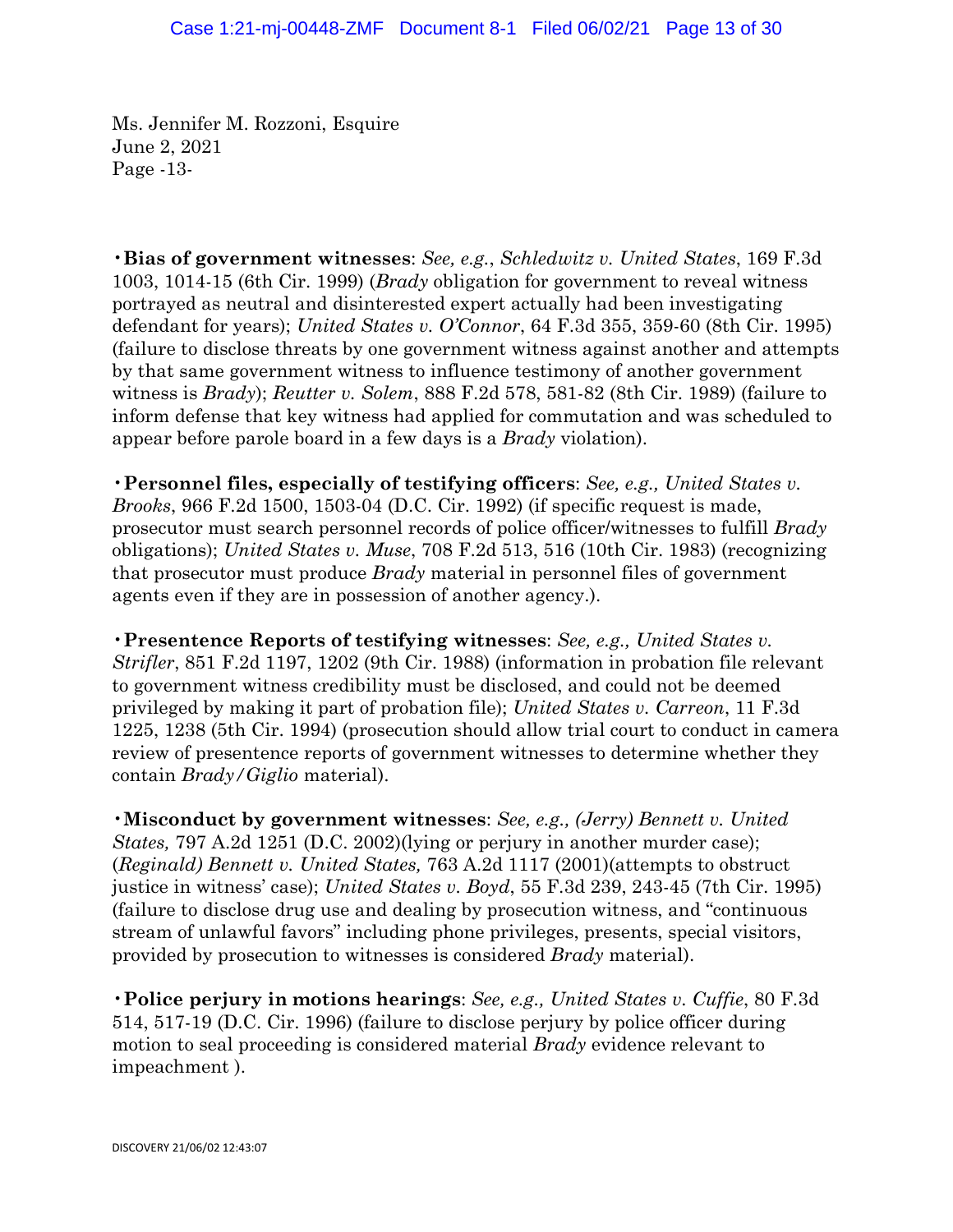Ms. Jennifer M. Rozzoni, Esquire June 2, 2021 Page -14-

•**Knowledge of police intimidation of witnesses**: *See, e.g., Guerra v. Johnson*, 90 F.3d 1075, 1078-80 (5th Cir. 1996) (failure to disclose police intimidation of key witnesses and information regarding suspect seen carrying murder weapon minutes after shooting is considered *Brady*).

### *OTHER SUSPECT INFORMATION*

•**Contradictory eyewitness testimony**: *See, e.g., Clemmons v. Delo*, 124 F.3d 944, 949-52 (8th Cir. 1997) (failure to disclose internal government memo generated on day of prison killing which indicated that eyewitness saw someone else commit murder is *Brady*).

•**Prior identifications of other suspects**: *See, e.g., White v. Helling*, 194 F.3d 937, 944-46 (8th Cir. 1999) (habeas relief granted in 27 year old robbery/murder case because of failure to disclose that government's chief eyewitness had originally identified someone else and had identified defendant only after several meetings with police); *Hudson v. Whitley*, 979 F.2d 1058, 1065 (5th Cir. 1992) (remand on *Brady* grounds because of failure to disclose that the only eyewitness had originally identified third party, and that third party had originally been arrested).

•**Prior statements that eyewitness could not identify anyone**: *See, e.g., Spicer v. Roxbury*, 194 F.3d 547, 557-60 (4th Cir. 1999) (failure to disclose witness' prior inconsistent statement that he did not see defendant is *Brady*); *Lindsey v. King*, 769 F.2d 1034, 1041-43 (5th Cir. 1985) (failure to disclose initial statement of eyewitness that he could not make an ID because he never saw murderer's face is *Brady*).

•**Arrests/investigation of other suspects**: *See, e.g., Banks v. Reynolds*, 54 F.3d 1508, 1517, 1520 (10th Cir. 1995) (failure to reveal that another individual or individuals had been arrested for same crime was a Brady violation); *Smith v. Secretary of New Mexico Department of Corrections*, 50 F.3d 801, 829-835 (10th Cir. 1995) (failure to disclose information indicating that uncharged third party had committed the offense was a *Brady* violation); *Miller v. Angliker*, 848 F.2d 1312, 1321-23 (2d Cir. 1988) (failure to disclose information that would suggest another person committed offense is *Brady*); *Bowen v. Maynard*, 799 F.2d 593, 610-12 (10th Cir. 1986) (Brady violation where prosecution failed to disclose that police considered another man a suspect when the other man better fit the description of eyewitnesses; he was suspected by law enforcement in another state of being a hitman, and carried same weapon used in murders).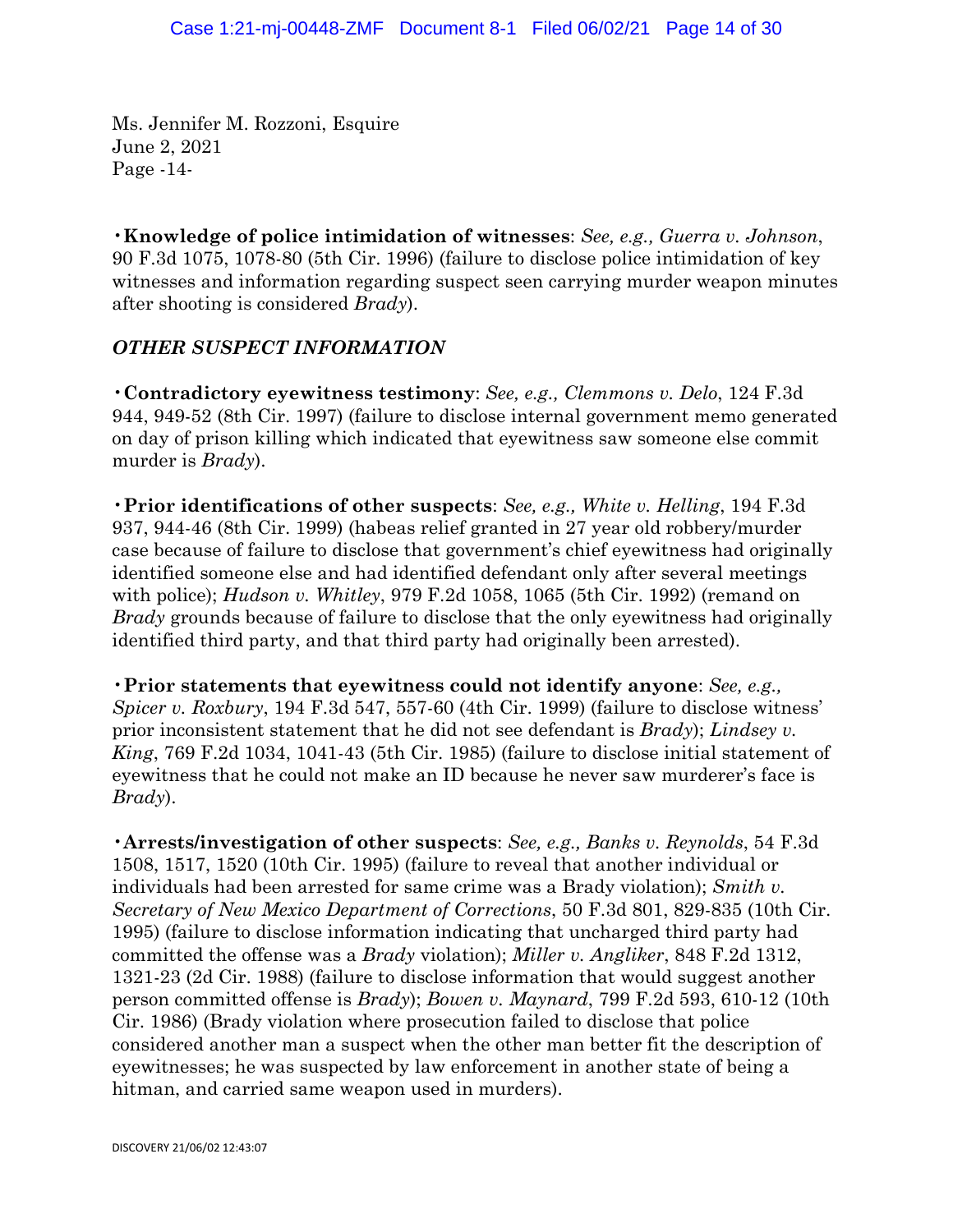Ms. Jennifer M. Rozzoni, Esquire June 2, 2021 Page -15-

### *INCONSISTENT STATEMENTS*

•**Contradictory or inconsistent statements**: *See, e.g., Brady v. Maryland*, 373 U.S. 83, 87 (1963) (failure to turn over statement by co-defendant that he had planned the killing, and that co-defendant had performed actual killing is violation of due process); *Kyles v. Whitley*, 514 U.S. 419 (1995) (failure to disclose inconsistent eyewitness and informant statements, and list of license numbers compiled by police that did not show Kyles' car in supermarket parking lot).

•**Inconsistent notes**: Prosecutor and law enforcement notes from interviews with government witness: *See, e.g., United States v. Service Deli, Inc.*, 151 F.3d 938, 943- 44 (9th Cir. 1998) (*Brady* obligation to turn over original notes from witness interview that contained three key pieces of impeachment information that showed that story had changed, change may have been brought about by threats of imprisonment, and witness had claimed to have suffered a stroke); *United States v. Pelullo*, 105 F.3d 117, 122-23 (3d Cir. 1997) (failure to disclose rough notes of FBI and IRS agents corroborating defendant's version of events and impeaching testimony of government agents).

•**Statements of potential witnesses not called to testify**: *See, e.g., United States v. Frost*, 125 F.3d 346, 383-84 (6th Cir. 1997) (*Brady* violation when government does not disclose statement of potentially exculpatory witness, but instead tells defense that that witness would provide inculpatory information if called to testify).

•**Expert reports inconsistent with the government case or tends to support the defense case**: *See, e.g., Ex parte Mowbray*, 943 S.W.2d 461, 466 (Tex. Crim. App. 1996) (*Brady* violation when State failed to disclose exculpatory expert report);; *United States v. Fairman*, 769 F.2d 386, 391 (7th Cir. 1985) (*Brady*  violation when government failed to disclose ballistics worksheet that showed gun defendant was accused of firing was inoperable); *State v. DelReal*, 593 N.W. 2d 461, 464, 466 (Wis. App. 1999) (*Brady* violation when government failed to disclose fact that a swab for gunshot residue had taken place, which would have provided defendant the opportunity to have swabs tested and also would have allowed defendant to challenge reliability/credibility of police investigation and testimony).

•**Mitigating evidence in aid of sentencing**: *See, e.g., Brady v. Maryland*, 373 U.S. 83, 87 (1963); ABA STANDARDS FOR CRIMINAL JUSTICE, PROSECUTION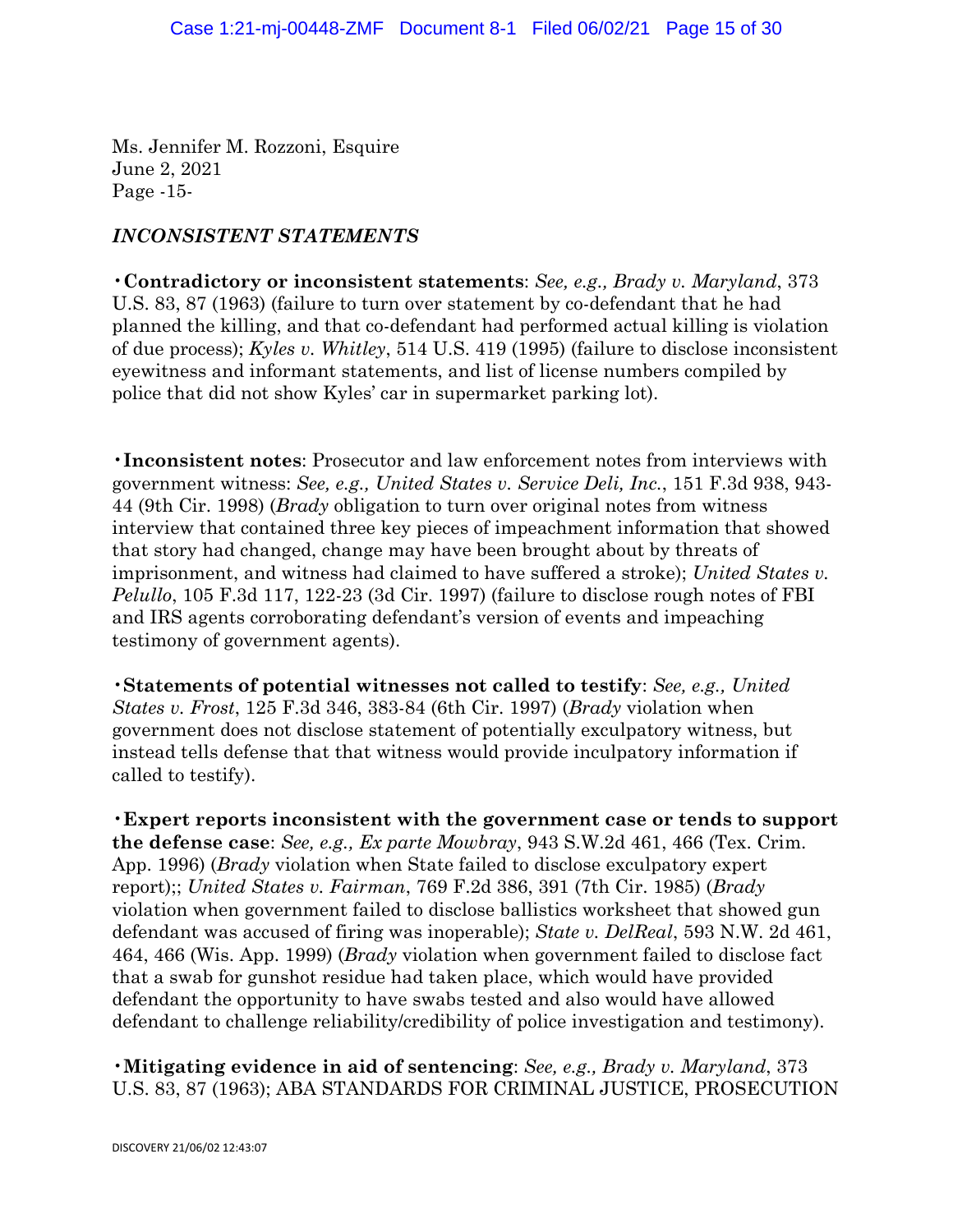Ms. Jennifer M. Rozzoni, Esquire June 2, 2021 Page -16-

FUNCTION, § 3-6.2 (b) (3d Ed. 1993) Information Relevant to Sentencing ("The prosecutor should disclose to the defense and to the court at or prior to the sentencing all unprivileged mitigating information known to the prosecutor, except when the prosecutor is relieved of this responsibility by a protective order of the tribunal.").

# **IV. WHERE TO LOOK FOR** *BRADY*

I am also writing to ensure that you have taken necessary steps to locate *Brady*  material and provide it to the defense as soon as you learn of it. *See* ABA Standards for Criminal Justice, Prosecution Function, § 3-3.11(a)(c) (3d Ed. 1993) DISCLOSURE OF EVIDENCE BY THE PROSECUTOR. If I do not hear otherwise from you, I will presume that you have taken all of the actions listed in this letter.

**A. SPEAK TO ALL MEMBERS OF THE "PROSECUTION TEAM."** It is likely that many other people have worked on the case, either in your office or in an investigative capacity. You should speak to anyone who has worked on the case and determine whether they possess any information or have made any promises that constitute *Brady* or *Giglio* material. People you should speak to include:

# •**ALL EMPLOYEES OF THE U.S. ATTORNEY'S OFFICE INVOLVED WITH**

**THE CASE**. If any attorney in your office has knowledge of *Brady* or *Giglio*  material, that knowledge will be attributed to the entire office. *See Giglio v. United States*, 405 U.S. 150, 154 (1972) ("The prosecutor's office is an entity and as such it is the spokesman for the Government.")

•**ALL POLICE INVESTIGATORS WHO HANDLED THE CASE**. *See Kyles v. Whitley*, 115 S. Ct. 1555, 1568 (1995) ("[N]o one doubts that police investigators sometimes fail to inform a prosecutor of all they know. But neither is there any serious doubt that 'procedures and regulations can be established to carry [the prosecutor's] burden and to insure communication of all relevant information on each case to every lawyer who deals with it.'" (citing *Giglio*))

•**ALL FEDERAL AGENTS WHO WORKED ON THE CASE.** If the FBI, ATF, or any other law enforcement agencies participated in the investigation of this case, those agents are part of the prosecution team. *See United States v. Antone*, 603 F.2d 566, 570 (5th Cir. 1979) ("extensive cooperation between the investigative agencies convinces us that the knowledge of the state team that [witness]'s lawyer was paid from state funds must be imputed to the federal team."); *United States v. Spagnoulo*, 960 F.2d 990 (11th Cir. 1992); *Carey v. Duckworth*, 738 F.2d 875, 878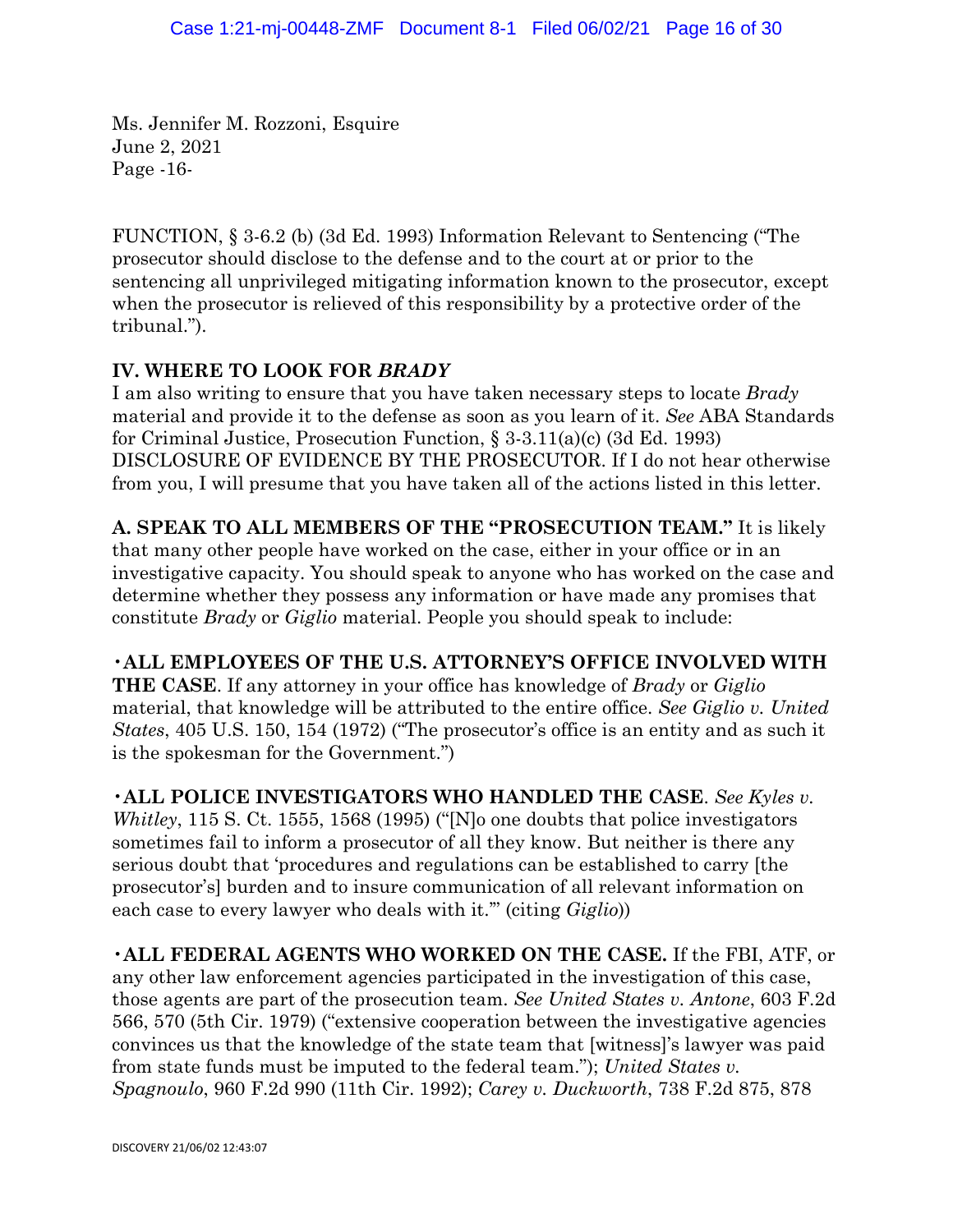Ms. Jennifer M. Rozzoni, Esquire June 2, 2021 Page -17-

(7th Cir. 1984)("[J]oint state-federal drug investigations are quite common, and prosecutors should give some thought to these potential problems of coordination. Being forewarned, they should not simply assume that they have no responsibility for keeping abreast of decisions made by other members of the team."); *United States v. Safavian 233 F.R.D. 12,* 15 (D.D.C. 2005) ("In the course of their investigation, and in collecting and reviewing evidence, the prosecutors must ensure that any information relevant to this case that comes into the possession, control, or custody of the Justice Department remains available for disclosure.") ; *United States v. Jennings*, 960 F.2d. 1488, 1490 (9th Cir. 1992) ("There is no question that the AUSA prosecuting a case is responsible for compliance with the dictates of *Brady*  and its progeny. This personal responsibility cannot be evaded by claiming lack of control over the files or procedures of other executive branch agencies."(citations omitted)).

•**ANY LABORATORIES OR OTHER AGENCIES THAT DID TESTING AS PART OF THE INVESTIGATION.** By talking to the investigating officers and agents, you should be able to determine whether any serology, fingerprint testing, ballistics, or other analysis was requested in the case. If such testing was requested, you should contact the laboratories responsible to determine if their results are exculpatory. *See United States ex rel. Smith v. Fairman*, 769 F.2d 386, 391 (7th Cir. 1985); *Barbee v. Warden, Md. Penitentiary*, 331 F.2d 842, 846 (4th Cir. 1964).

**B. REVIEW ALL CASE FILES MAINTAINED BY YOUR OFFICE AND ANY LAW ENFORCEMENT AGENCIES TO ENSURE THAT ALL** *BRADY*  **MATERIAL IS DISCLOSED TO THE DEFENSE.** Sometimes police officers or law enforcement agents will not provide the prosecution with all of the information collected during their investigation. Nonetheless, you are responsible for reviewing all of the information in their investigative files, and you must make sure that all exculpatory material is turned over to the defense. *See, e.g., Jamison v. Collins*, 291 F.3d 380, 385 (6th Cir. 2002).

**C. INVESTIGATE YOUR WITNESSES.** Material that impeaches a government witness must be disclosed to the defense, and any impeachment material that you possess or can access easily. There are a few things you must do to guarantee that you meet your *Brady* and *Giglio* obligations:

•**EXAMINE THE PERSONNEL FILES OF ALL INVESTIGATING AGENTS WHO MAY TESTIFY AT TRIAL.** If there is impeachment evidence regarding any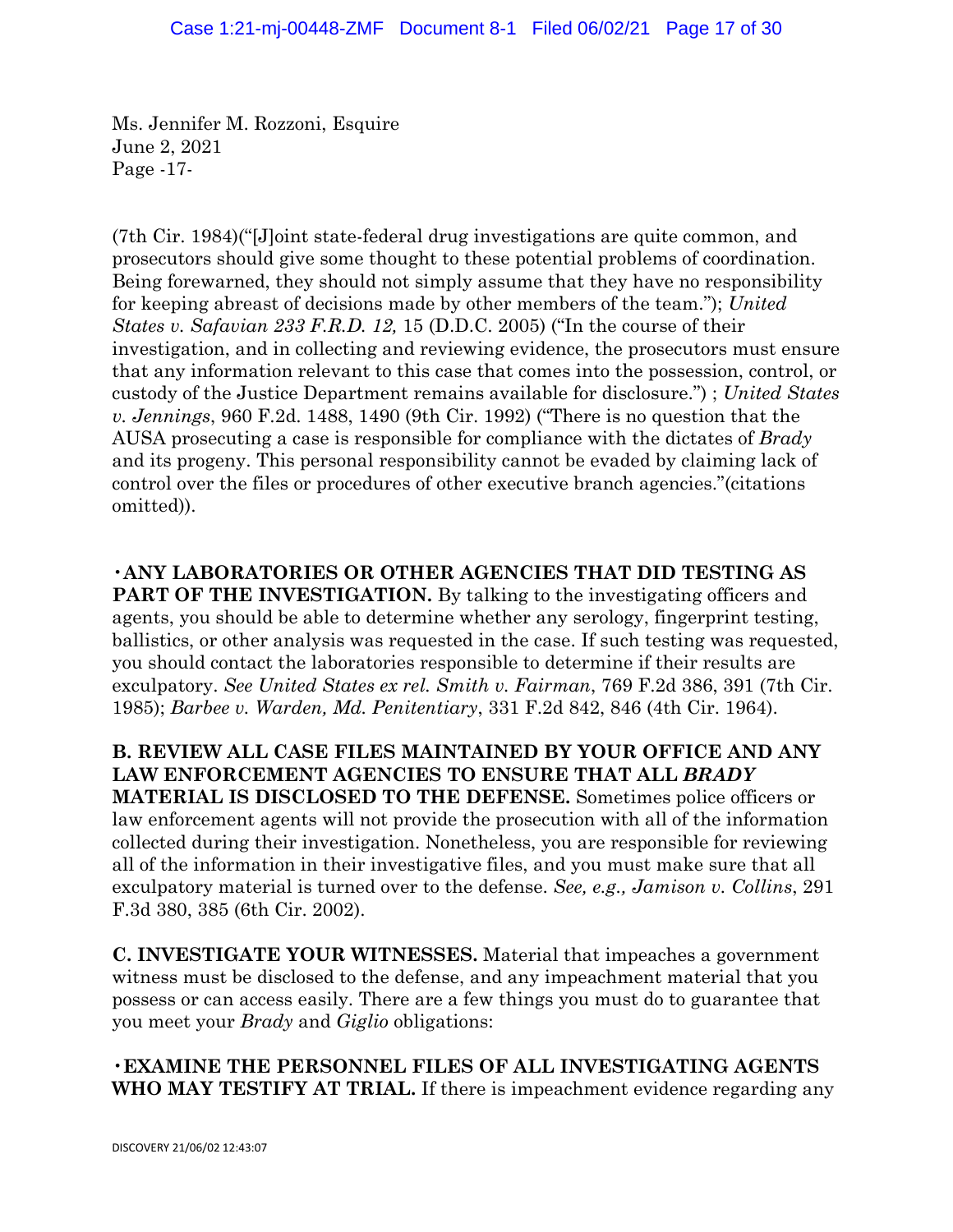Ms. Jennifer M. Rozzoni, Esquire June 2, 2021 Page -18-

officers involved with the investigation of the case, especially those who may testify at hearings or at trial, it must be disclosed to the defense. *See, e.g., Nuckols v. Gibson*, 233 F.3d 1261 (10th Cir. 2000); *United States v. Muse*, 708 F.2d 513 10th Cir. 1983); *United States v. Brooks*, 966 F.2d 1500 (D.C. Cir. 1992). Thus, you should search the personnel files of all officers involved with the case for such evidence.

# •**EXAMINE THE PERSONNEL FILES OF ALL PROSECUTION**

**WITNESSES WHO WORK FOR THE GOVERNMENT.** If any prosecution witnesses work for other branches of the government, you should search their personnel files for impeachment evidence, as with the files of law enforcement officers. *See, e.g., United States v. Deutsch,* 475 F.2d 55 (5th Cir. 1973), overruled on other grounds by *United States v. Henry,* 749 F.2d 203 (5th Cir. 1984) (holding that contents of postal worker's personnel file, if they could be used for impeachment, would constitute *Brady* material)

## •**SEARCH ALL CRIMINAL RECORD DATABASES TO WHICH YOU HAVE ACCESS FOR CRIMINAL RECORDS OF POTENTIAL PROSECUTION**

**WITNESSES.** I presume that you have checked both local and national databases for any criminal convictions of government witnesses. *See United States v. Perdomo*, 929 F.2d 967, 970 (3d Cir. 1991) (holding that failure to search a local criminal database for informant's criminal convictions is *Brady* violation); *United States v. Auten*, 632 F.2d 478, 481 (5th Cir. 1980) (holding that failure to run FBI or NCIC checks on a prosecution witness constitutes a *Brady* violation).

# •**ASK THE FBI, DRUG ENFORCEMENT AGENCY, AND METROPOLITAN POLICE DEPARTMENT IF THEY HAVE FILES ON ANY OF YOUR**

**WITNESSES.** Even if you are unaware of deals that your witnesses have made with law enforcement agencies, such deals are *Brady* material and must be disclosed to the defense. *See, e.g., In re Sealed Case No. 99-3096 (Brady Obligations)*, 185 F.3d 887, 896 (D.C. Cir. 1999) ("[P]rosecutors in this circuit are responsible for disclosing *Brady* information contained in MPD files … . The same is true for files of the FBI and DEA…") I presume that you have spoken with all of these agencies to ensure that they have not made any deals with or payments to any of your witnesses.

•**EXAMINE THE PRE-SENTENCE REPORTS AND PROBATION FILES OF ALL WITNESSES.** Exculpatory information in a witness's probation file, including the witness's criminal record or personal information that could be used.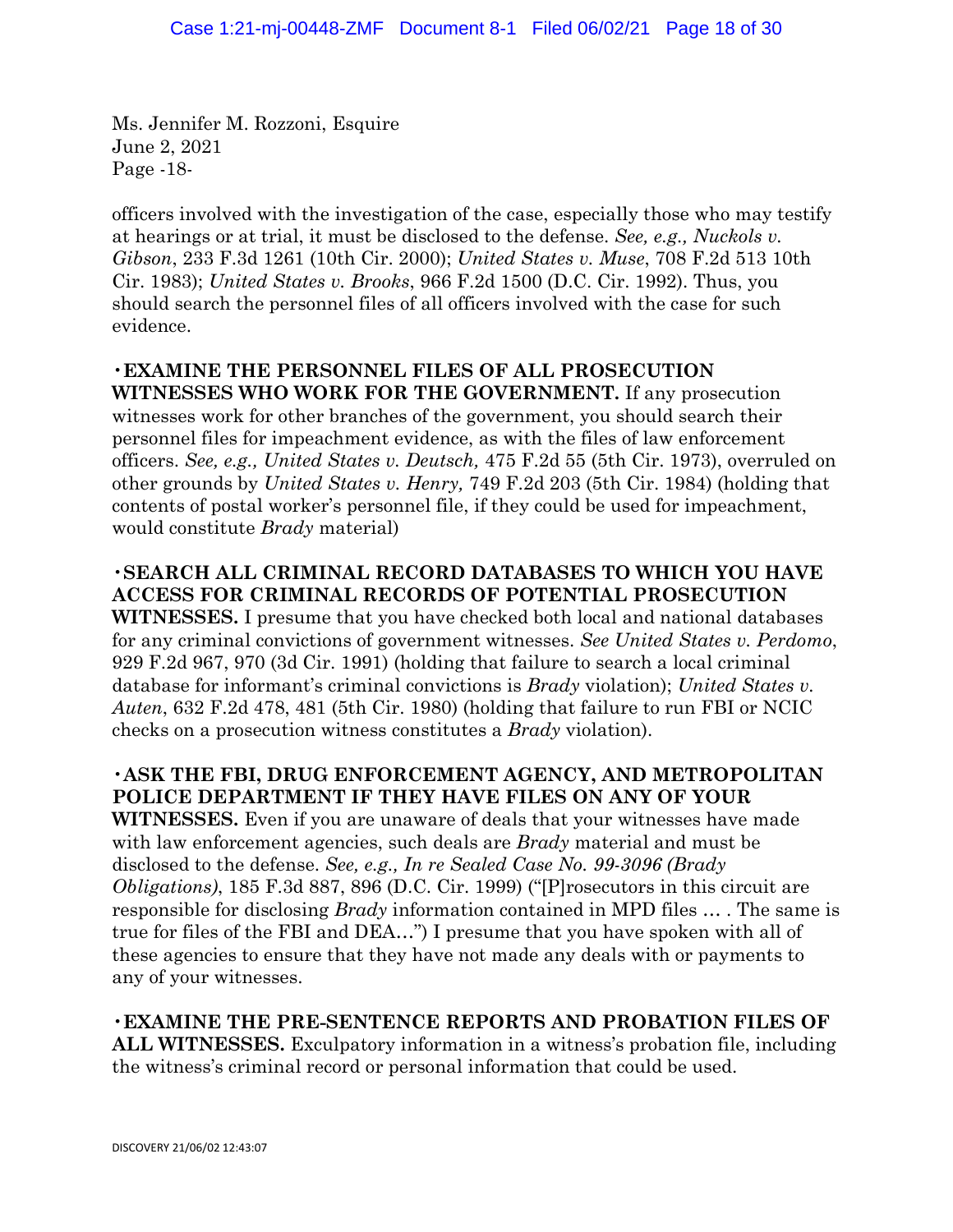Ms. Jennifer M. Rozzoni, Esquire June 2, 2021 Page -19-

I ask that you turn *Brady* material over as soon as you learn of it. Pre-trial disclosure of *Brady* is consistent with the recommended legal, professional, and ethical duty of a prosecutor. I understand that this request places additional affirmative burdens on you to investigate and determine potential difficulties in the prosecution case. However, prompt disclosure of *Brady* material will facilitate a fair and efficient trial within the constitutional requirements of the Due Process Clause. This letter serves as my understanding of the obligations of United States Attorney's Office under *Brady*. If your understanding of your *Brady* obligations diverges from the parameters of this letter, please let me know so that I can determine whether litigation of this issue is necessary. If I do not hear from you, I will assume that your understanding of your obligations under *Brady* conforms to the duties set forth in this letter. Consequently, if it is later revealed that *Brady*  material was not timely disclosed, a court may draw the conclusion that the United States Attorney's Office has acted in reckless disregard of its *Brady* obligations, if not demonstrated actual bad faith.

I am also making a request for any *Brady* materials, including those not previously disclosed and/or discovered, including but not limited to:

- 1. All prior convictions and juvenile adjudications of all government witnesses. See *Lewis v. United States*, 393 A.2d 109 (D.C. 1978), aff'd on reh. 408 A.2d 303 (D.C. 1979). I also note a problem that I had recently where a NCIC printout did not contain all convictions for a witness and I request a more thorough search than just a NCIC printout, particularly given our close proximity to neighboring jurisdictions.
- 2. All information in the possession of the government indicating that (a) any government witness has had a pending juvenile or criminal case on or since the offense in this case; (b) any government witness has had an arrest, guilty plea, trial, or sentencing on or since the date of the offense in the present case; (c) any government witness has been on juvenile or criminal parole or probation on or since the date of the offense; (d) any evidence of bias of government witnesses or any consideration given a witness in return for cooperation with the government;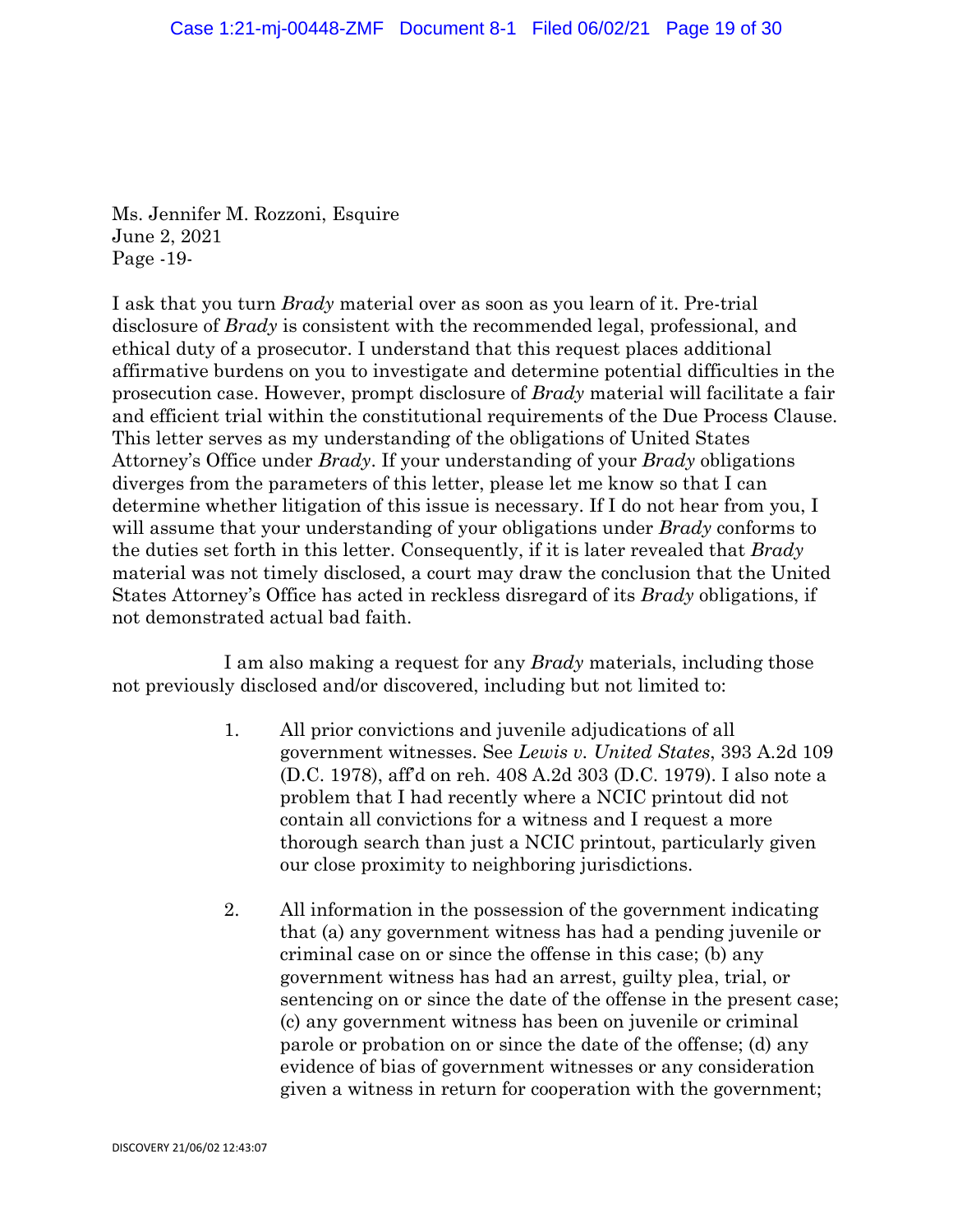#### Case 1:21-mj-00448-ZMF Document 8-1 Filed 06/02/21 Page 20 of 30

Ms. Jennifer M. Rozzoni, Esquire June 2, 2021 Page -20-

> and (e) any government witness now had or has had any other liberty interest that the witness could believe or could have believed might be favorably affected by government action. With respect to this information, we request docket numbers, dates and jurisdictions for all such cases. See *Davis v. Alaska*, 415 U.S. 508 (1974; Washington v. United States, 461 A.2d 1037 (D.C. 1983).

- 3. Any prior inconsistent, non-corroborative, or other witness statements which will not reflect the witness' trial testimony. See *United States v. Enright*, 579 F.2d 980, 989 (6th Cir. 1978).
- 4. All information that any government witness and/or informant's faculties were impaired in any way, or that mental state of the witness/informant is below normal or in any way abnormal.
- 5. All information that any government witness and/or informant was under the influence of alcohol, narcotics, or any other drug at the time of the observations about which the witness will testify or that the witness faculties of observation were impaired in any way.
- 6. All information that any government witness has been or is a police informant either at the time of the offense and/or through the day of trial. If any witness is, or has been, an informant, then:
	- (a) disclosure of the length and extent of the witness' informant status;
	- (b) the amount normally paid to the informant;
	- (c) non-monetary assistance also provided to the informant, including, but not limited to, assistance in avoiding of minimizing harm from charges pending against the informant, such status having existed either at the time of the offense and/or any other time through the day of trial;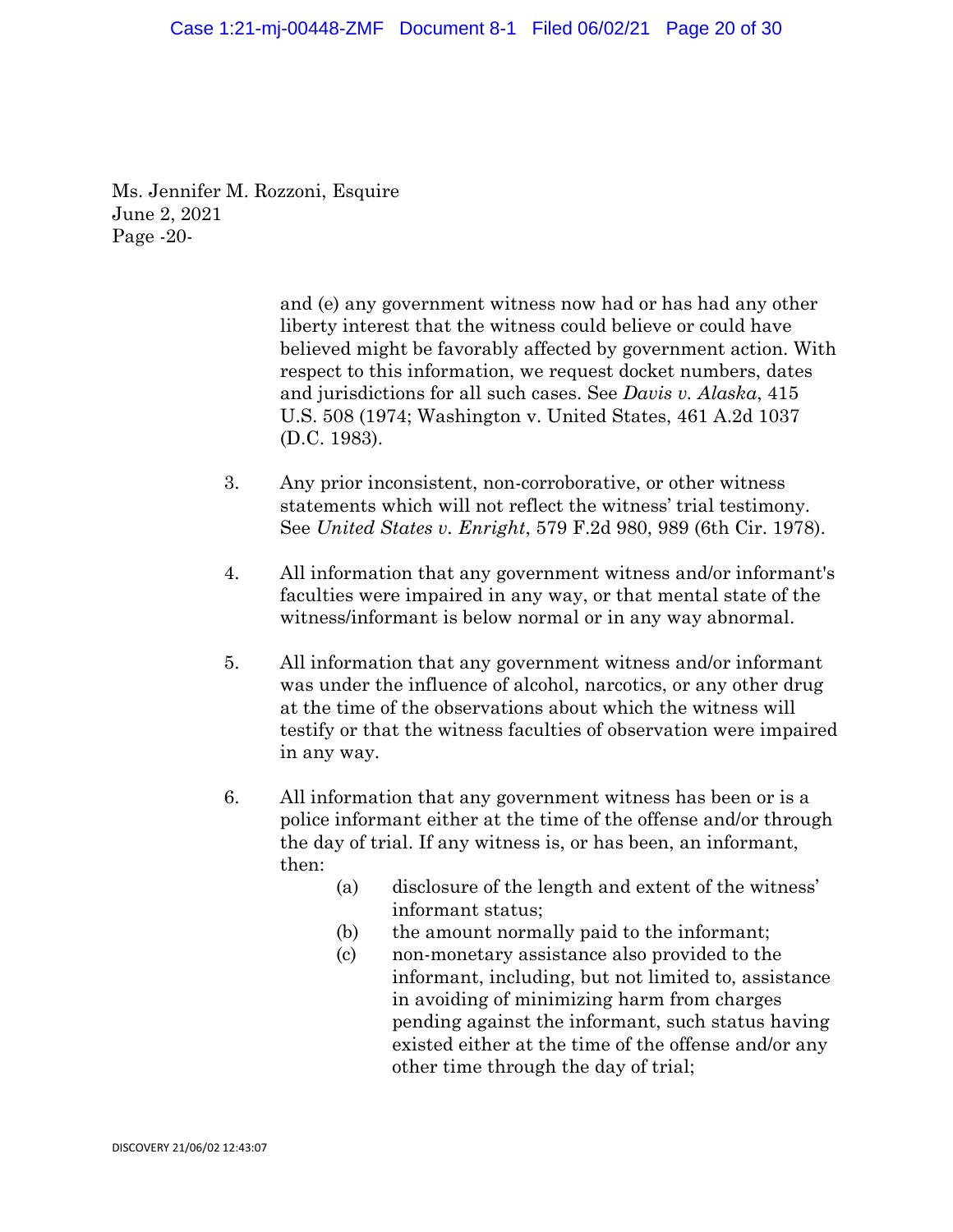Ms. Jennifer M. Rozzoni, Esquire June 2, 2021 Page -21-

- (d) all benefits or promises of benefit or statement that benefits would not be provided without cooperation that were made to the informant in connection with this case, whether or not fulfilled. "Benefits" refers to any monetary compensation, assistance of the prosecutor or the Court concerning pending charges against the informant, or any other sort of consideration of value;
- (e) the nature of assistance provided in the past, including the number of occasions and form of help.

*See United States v. Bagely*, 105 S.Ct. 3375 (1985); *Springer v. United States*, 388 A.2d 846 (D.C. 1978).

- 7. All deals, benefits, or promises of benefit, threats, or statements that benefit would not be provided without cooperation that were made to any government witness in connection with this case and any information tending to show the unreliability of a government witness, or which would tend to discredit the testimony of a government witness and any information which tends to show a government witness' corruption, see Matter of C.B.N., 499 A.2d 1215 (D.C. 1985), including anything in police officers' personnel files indicative of corruption, see *United States v. Brooks*, 296 U.S. App. D. C. 219, 966 F.2d 1500 (1992). See *Giglio v. United States*, 405 U.S. 150 (1972); Springer, supra. "Benefits" is defined in point (6)(d), supra.
- 8. Any failures by any witnesses to provide the police or the government with information testified to at trial.
- 9. Identification. The names and addresses of any person(s) who:
	- (a) identifies some other person other than the defendant as a perpetrator of the alleged offense. See *Cannon v. Alabama*, 558 F.2d 1211 (5th Cir. 1977), cert. denied, 434 U.S. 1087 (1978); *Grant v. Alldredge*, 498 F.2d 376 (2d Cir. 1974);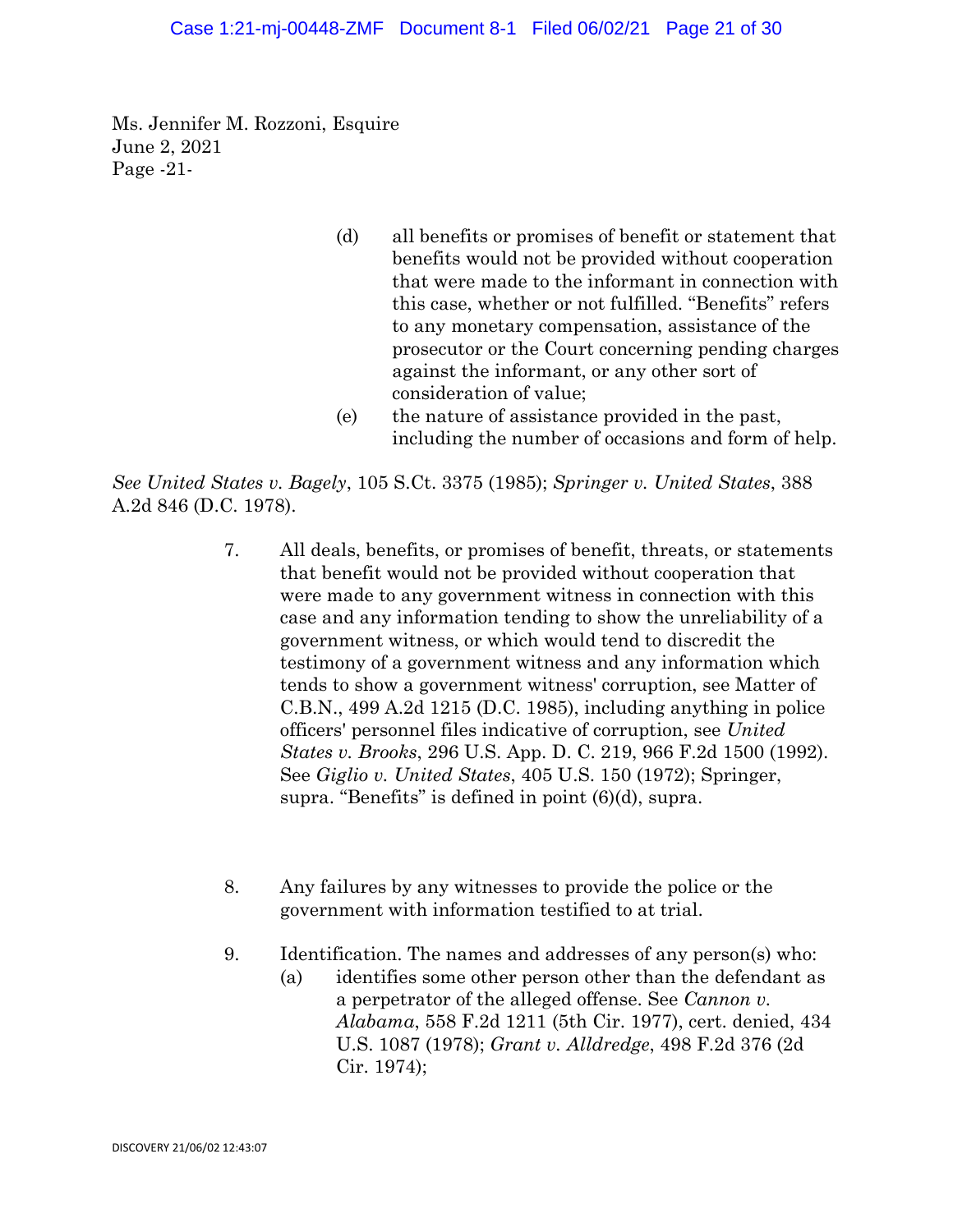Ms. Jennifer M. Rozzoni, Esquire June 2, 2021 Page -22-

- (b) failed to identify the defendant as a perpetrator of the alleged offense when asked to do so in any identification procedure. See *Gibson v. United States*, 566 A.2d 473 (D.C. 1989); *United States ex rel. Meers v. Wilkins* 326 F.2d 135 (2d Cir. 1964);
- (c) gave any description(s) of the perpetrator of the alleged offense which in some material aspect, e.g., weight, height, race, clothing, complexion, age, etc., differs from the defendant. See *Frezzel v. United States*, 380 A.2d 1382, 1385 (D.C. 1977), cert. denied, 439 U.S. 931 (1978). See also *Gibson v. United States*, 566 A.2d 473 (D.C. 1989); *Jackson v. Wrainwright*, 390 F.2d 288 (5th Cir. 1968).
- 10. The names and addresses of all persons who would contradict or impeach any government testimony or other evidence. *See Gibson v. United States*, 566 A.2d 473 (D.C. 1989).
- 11. All information known to the government which is favorable to the defense, whether or not technically admissible in court, and which is material to the issues of guilt and/or punishment. This includes all information my client was not involved in the alleged offenses and/or that the requisite elements required to prove any of the charged offenses cannot be met.
- 12. For any police officer or law enforcement official that may be called as a witness by the government, I request the following information:
	- (a) A list of all complaint letters during tenure of service with MPD or any law enforcement agency.
	- (b) A list of all Citizen Complaint reports (PD Form 99) filed during tenure of service with MPD or respective law enforcement agency.
	- (c) A list of all Citizen Complaint Review Board (CCRB) cases, handled by the CCRB or transferred from the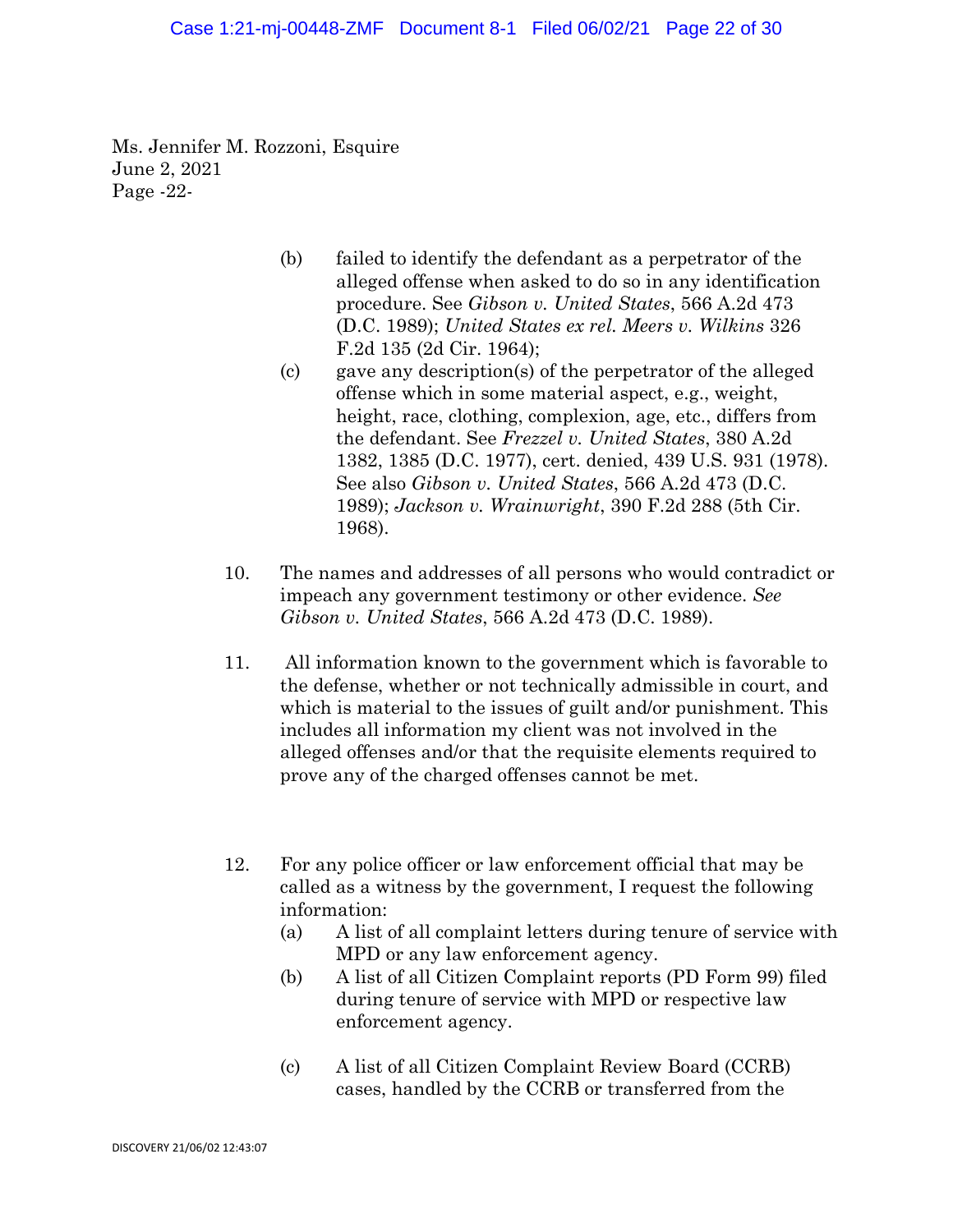Ms. Jennifer M. Rozzoni, Esquire June 2, 2021 Page -23-

> CCRB to the MPD for investigation and resolution pursuant to Special Order 95.10 of the MPD.

- (d) A list of all dates of discipline by the MPD or other relevant authorities.
- (e) A copy of the logbook of Internal Investigations, Office of Professional Responsibility, for the years when a member of the MPD.
- (f) Any entries made in the MPD Early Tracking System.
- (g) A list of all PD 150a's, and copies of the PD150a's thereof, for incidents involving that officer.
- (h) Any and all e-mail messages sent via the Mobile Digital Computers by any officer involved in this case which contain references to race, gender, sexual orientation, religion, or any other classification, or which may otherwise contain offensive, objectionable, or derogatory comments. I also request the names and e-mails for any officers involved in this case who are being investigated in connection with e-mail transmissions. This request includes, but is not limited to, any e-mail transmissions regarding the event at issue in this case.
- 13. Pursuant to the ABA Standards for Criminal Justice, § 11-2.2 (The Prosecution Function), and the principles enunciated in *United States v. Hinton*, 203 U.S. App. D.C. 187, 197-98, 631 F.2d 769, 779-80 (1980), I request early disclosure of all Jencks material, so that any issues concerning disclosure may be resolved in advance, counsel will have

adequate time to review the material, and there will no delay of court proceedings while counsel reviews the material, considers any discovery or Brady ramifications, and prepares to use the material in cross-examination. To single out one recurring problem, tapes of radio communications take quite a lot of time to listen to and/or transcribe, as we am sure you have also discovered. I also request that you diligently preserve all Jencks material.

14. All information pertaining to perjury by any government witness at any time, whether or not adjudicated and whether or not in connection with this case and all information that any government witness has made prior false accusations, including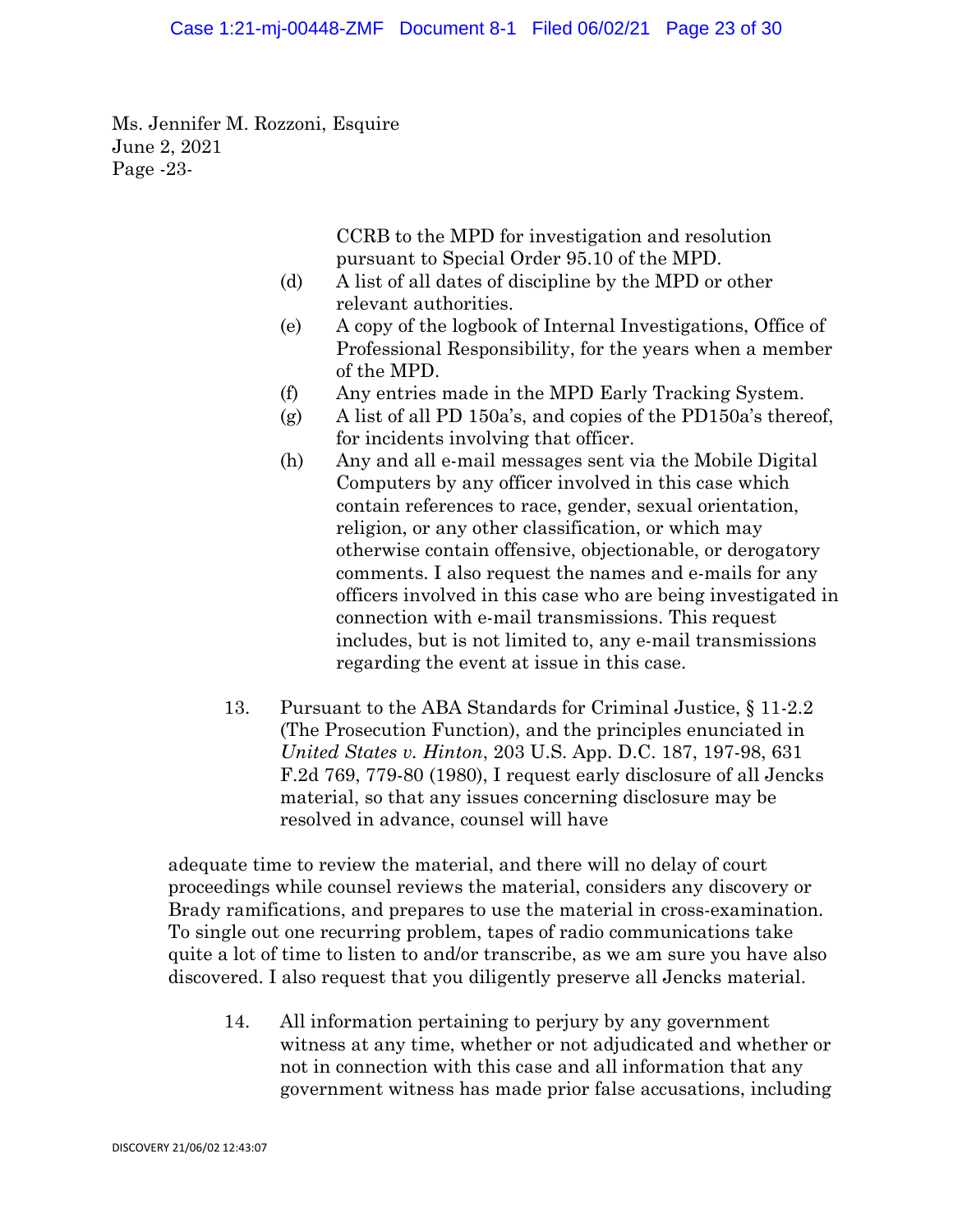#### Case 1:21-mj-00448-ZMF Document 8-1 Filed 06/02/21 Page 24 of 30

Ms. Jennifer M. Rozzoni, Esquire June 2, 2021 Page -24-

> but not limited to prior complaints to the police or law enforcement agencies that did not result in a conviction. *See Mooney v. Holohan*, 294 U.S. 103 (1935); Sherer v. United States, 470 A.2d 732 (D.C. 1983) cert. denied, 469 U.S. 931 (1984).

- 15. Any information regarding any prior "bad act" of a government witness which may bear upon the veracity of the witness with respect to the issues involved in the trial. *See Lawrence v. United States*, 482 A.2d 374 (D.C. 1984), *Galindo v. United States*, 630 A.2d 202 (D.C. 1993).
- 16. All other information tending to show a government witness' bias in favor of the government or against the defendant or which otherwise impeaches a witness' testimony (including C.C.R.B. complaints against police officers and closed C.C.R.B. cases whether resolved for or against the officer, that involves facts similar to those of this case). See United States v. Bagley, 473 U.S. 667 (1985); *Jenkins v. United States*, 617 A.2d 529 (D.C. 1992).
- 17. The names and addresses of all witnesses who do not fully corroborate the government's case or would serve to contradict or impeach the government's evidence. *See Giles v. Maryland*, 386 U.S. 66 (1967).
- 18. Any indication of threats or acts of aggression toward the defendant by the complainant or decedent, and any information that the complainant or decedent had possession of any weapons at the time of the incident.

I am specifically requesting the following documents and information regarding the government civilian witness(s) in this case:

- 19. The name and address of each government civilian witness;
- 20. The case number and name of the prosecutions in which any government civilian witness utilized in this case has previously been utilized as a government witness;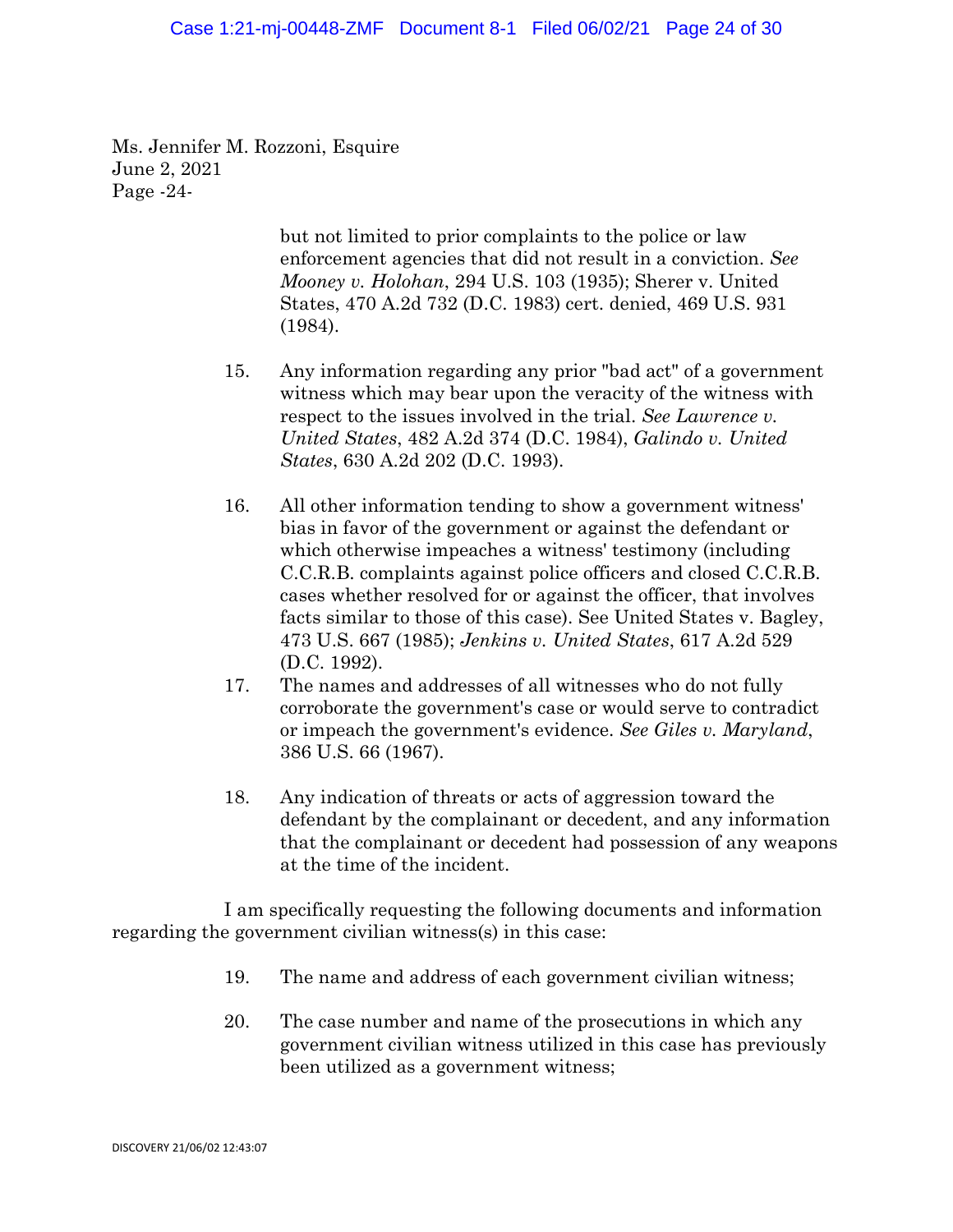Ms. Jennifer M. Rozzoni, Esquire June 2, 2021 Page -25-

- 21. The case names and numbers of any trials or evidentiary hearings at which the government civilian witness has testified concerning his own prior criminal activity, payments or rewards provided him by the government, efforts made to induce others to participate in criminal activity, or other purported law enforcement-related matters;
- 22. Any ledger, sheet, or other document which details the sums paid or benefits provided to the government civilian witness or his family in this and other cases in which the informant assisted the government and the purpose of each such payment;
- 23. Any information, whether or not memorialized in a memorandum, agent's report or other writing, regarding promises of immunity, leniency, preferential treatment or other inducements made to the government civilian witness or any family member, friend or associate of the witness in exchange for the witness's testimony or cooperation, including the dismissal or reduction of charges, assisting in matters of sentencing or deportation, promises or expectancies regarding payments for expenses or testimony or eligibility for any award or reward; In addition to information regarding payments, promises of immunity, leniency, preferential treatment or other inducements made to the government witnesses, any records or information regarding payments, promises of immunity, leniency, preferential treatment offered or afforded to any family member, friend or associate of any prospective witness in exchange for said witness cooperation;
- 24. Any information or records concerning any actual or implied threats of investigation or prosecution (including deportation, exclusion, etc., by INS) made by the government to any prospective government witness or family member or associate of the witness, including information as to the underlying conduct precipitating such investigations;
- 25. Any statement made, information or document provided by a prospective government witness that conflicts in part or in whole with: (1) the statement of another prospective witness, (2) a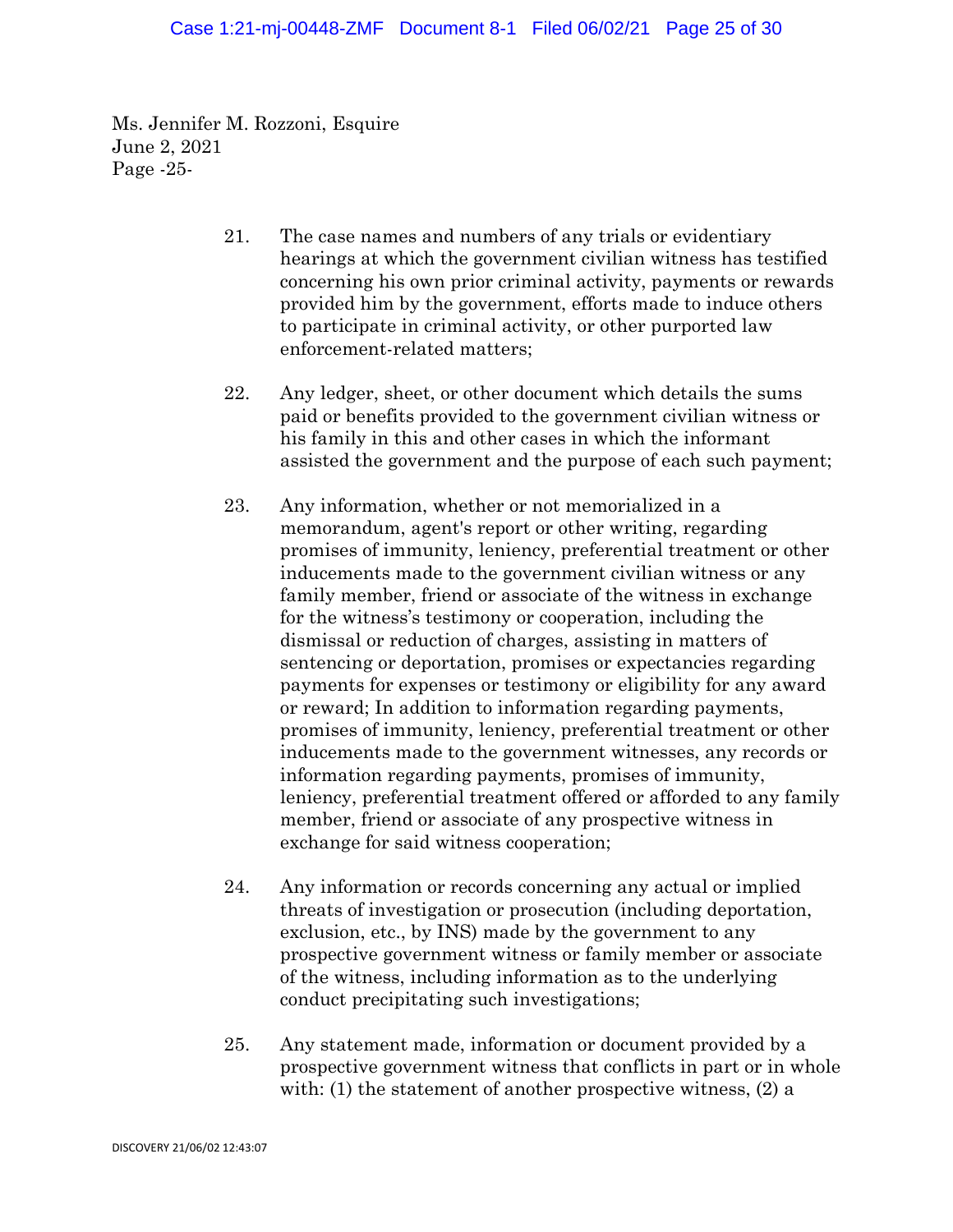#### Case 1:21-mj-00448-ZMF Document 8-1 Filed 06/02/21 Page 26 of 30

Ms. Jennifer M. Rozzoni, Esquire June 2, 2021 Page -26-

> prior statement made by the same government witness with regard to the subject matter of the expected trial testimony of witness, or (3) any other document or witness;

- 26. The name and current whereabouts of any witness to the underlying events of this case whom the government does not anticipate calling as a witness at trial and a copy of any statement made by or summary of an interview with such a witness;
- 27. Any report, document or information which details the criminal activities of the government civilian witness which were undertaken by him without the authority or approval of the government, but for which the government has elected, formally or informally, not to prosecute;
- 28. FBI rap sheet, NCIC printout, NADDIS, EPIC, NLETS, ATS, TECS, and any other records available to the government reflecting the arrest, conviction and investigative history of the government civilian witness;
- 29. Information concerning prior misconduct by the government civilian witness in the performance of his role as an informant including: any prior refusal of the witness to testify for or assist the government; any prior allegation that the witness entrapped another person to commit an offense or made false statements in connection with a criminal investigation; and any prior "blackballing" of the witness by any law enforcement agency;
- 30. Information concerning misconduct by the government civilian witness other than in his role as an cooperating witness, including misconduct that reflects a lack of candor, truthfulness or law-abiding character of the witness, such as uncharged criminal conduct or fraud;
- 31. All information, records and transcripts which in any way indicate or reveal that any prospective government witness, in connection with this or any other case, has provided untruthful,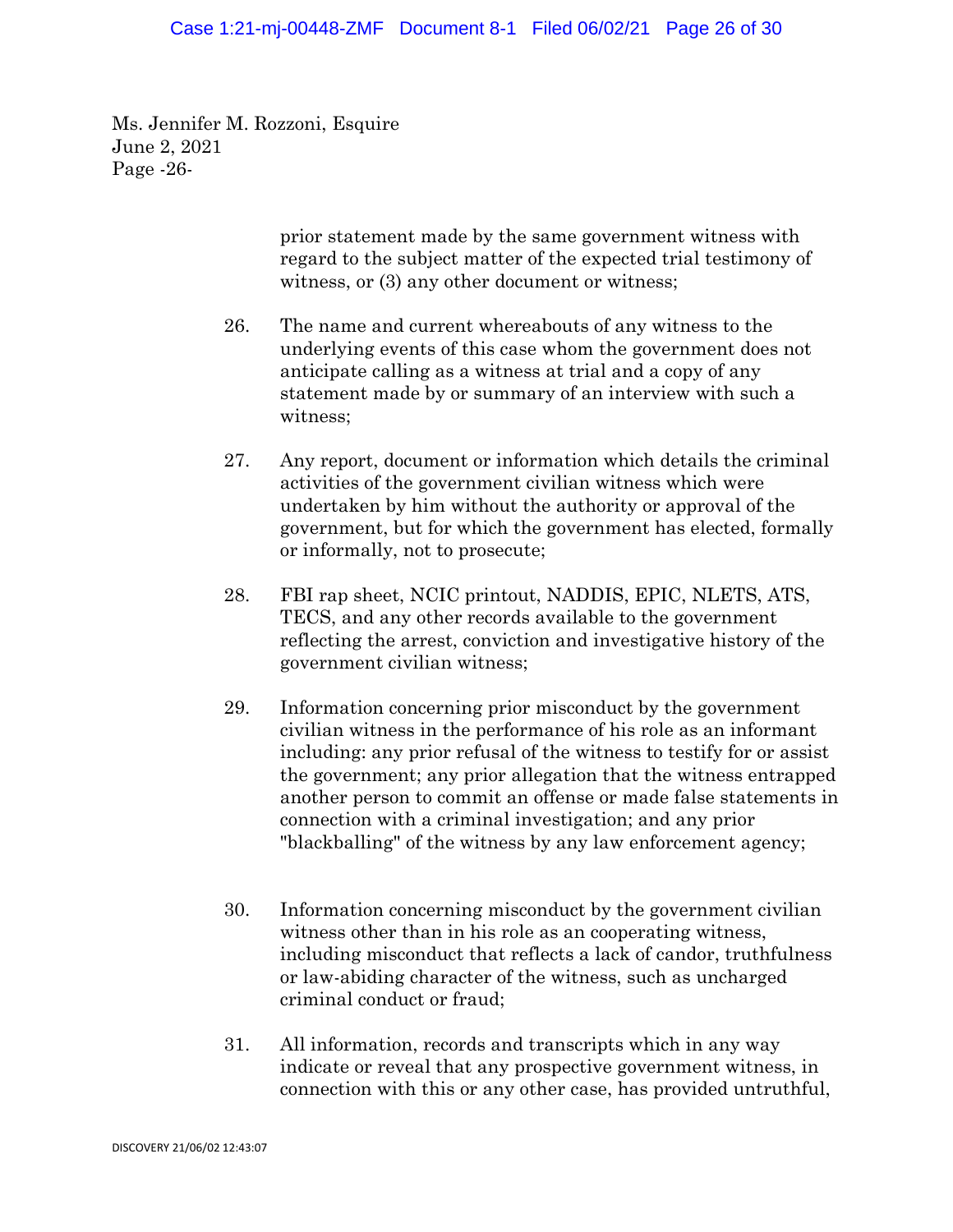Ms. Jennifer M. Rozzoni, Esquire June 2, 2021 Page -27-

> false, misleading, incomplete, or inaccurate information or testimony to:

- a. Any state or federal law enforcement officer or agency,
- b. Any state or federal grand jury,
- c. Any state or federal trial court while testifying at trial and/or any related or preliminary proceeding;
- 32. Information reflecting the nature and extend of assets obtained by the government civilian witness in connection with his illegal activities;
- 33. Any "records" maintained by law enforcement agencies relating to the government civilian witness, including records that the witness was:
	- a. Given a code name,
	- b. Given assumed/false identify,
	- c. Reasons for cooperation,
	- d. Given a polygraph examination,
	- e. Briefed on entrapment,
	- f. Contracts executed with any law enforcement agency,
	- g. Any release forms executed by the witness,
	- h. Records revealing the witness was advised to pay Federal Income Taxes,
	- I. Records that he could not violate the law,
	- j. Records which require him to protect his false identity,
	- k. Records that the witness cannot use any illegal drugs,
	- l. Records that the witness consented to recording any conversation with any party;

34. If given a polygraph exam, the results of any polygraph examination performed on any potential government witness as well as any information concerning the failure of any potential government witness to submit to a polygraph examination;

> 35. Any government agency files or other information revealing matters relevant to the government civilian witness' credibility, mental or physical health, narcotic or alcohol use, or any other dependency;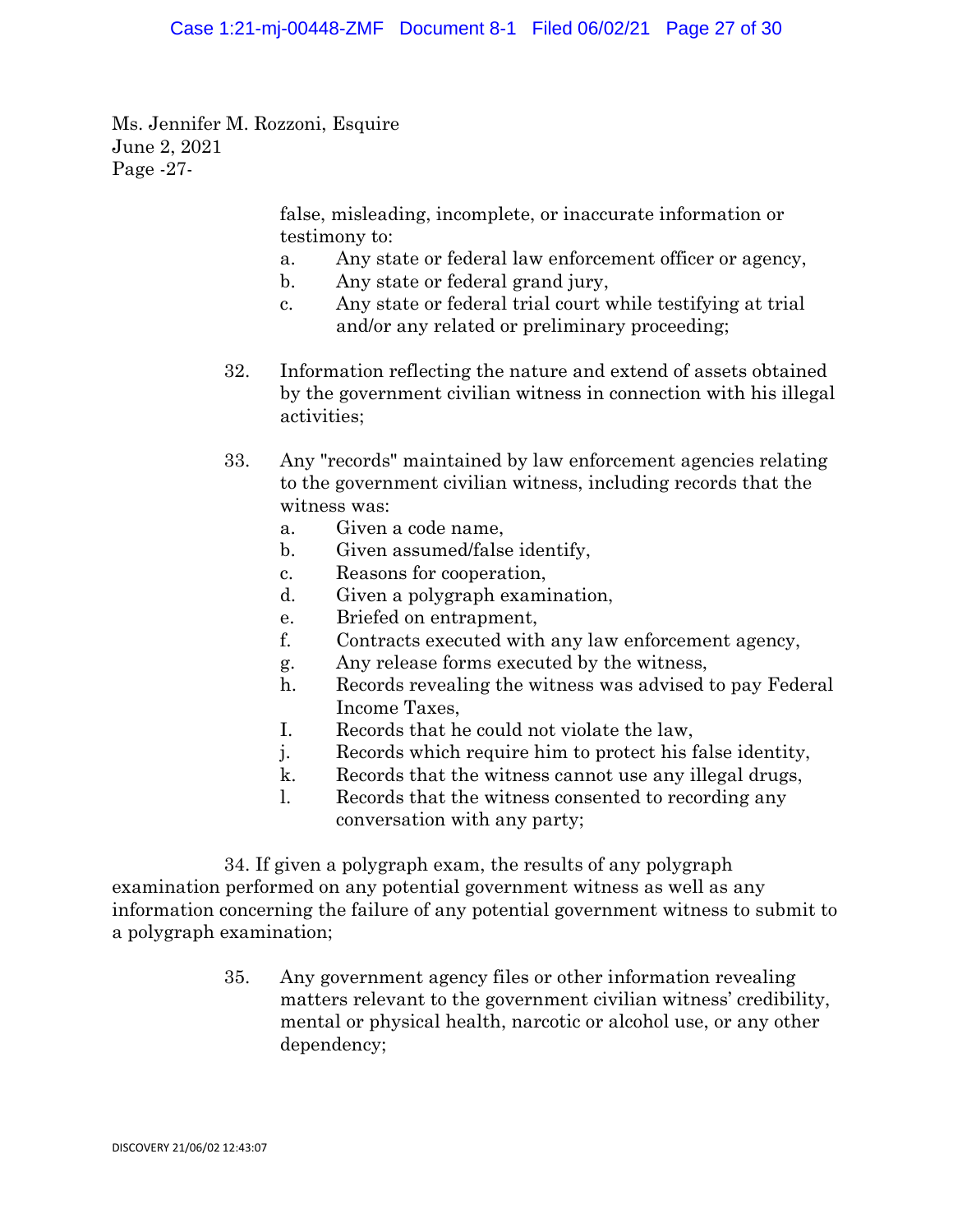Ms. Jennifer M. Rozzoni, Esquire June 2, 2021 Page -28-

- 36. All information and records revealing any potential impairment of the capacity of any prospective government witness to observe, recollect and testify about the events giving rise to the charges filed in this case including impairments or sight, hearing, memory, language, or any other physical or psychological disability;
- 37. All information and records indicating that any prospective government witness (1) may have suffered from any mental or emotional disease, disorder, illness, or defect at any time during the time span alleged in the indictment filed in this case, or (2) sought or received treatment for any such mental or emotional disease, disorder, illness or defect at any time within the past five years;
- 38. All information and records indicating that the prospective government witness (1) may have used cocaine, marijuana, another controlled substance, used alcohol to excess at any time during the time span alleged in the indictment filed in this case, or (2) sought to received treatment for any substance abuse problem (including alcohol) at any time within the past five (5) years;
- 39. Applicable records of the United States Probation, CSOSA or probation department if the witness has been placed on probation or a Pre-Sentence Investigation "PSI" has been conducted.
- 40. Any evidence that would support a defense to the charges in this case.

## I. OTHER REQUESTS:

The names and addresses of all government witnesses.

I request to be informed of any plea offer in this case.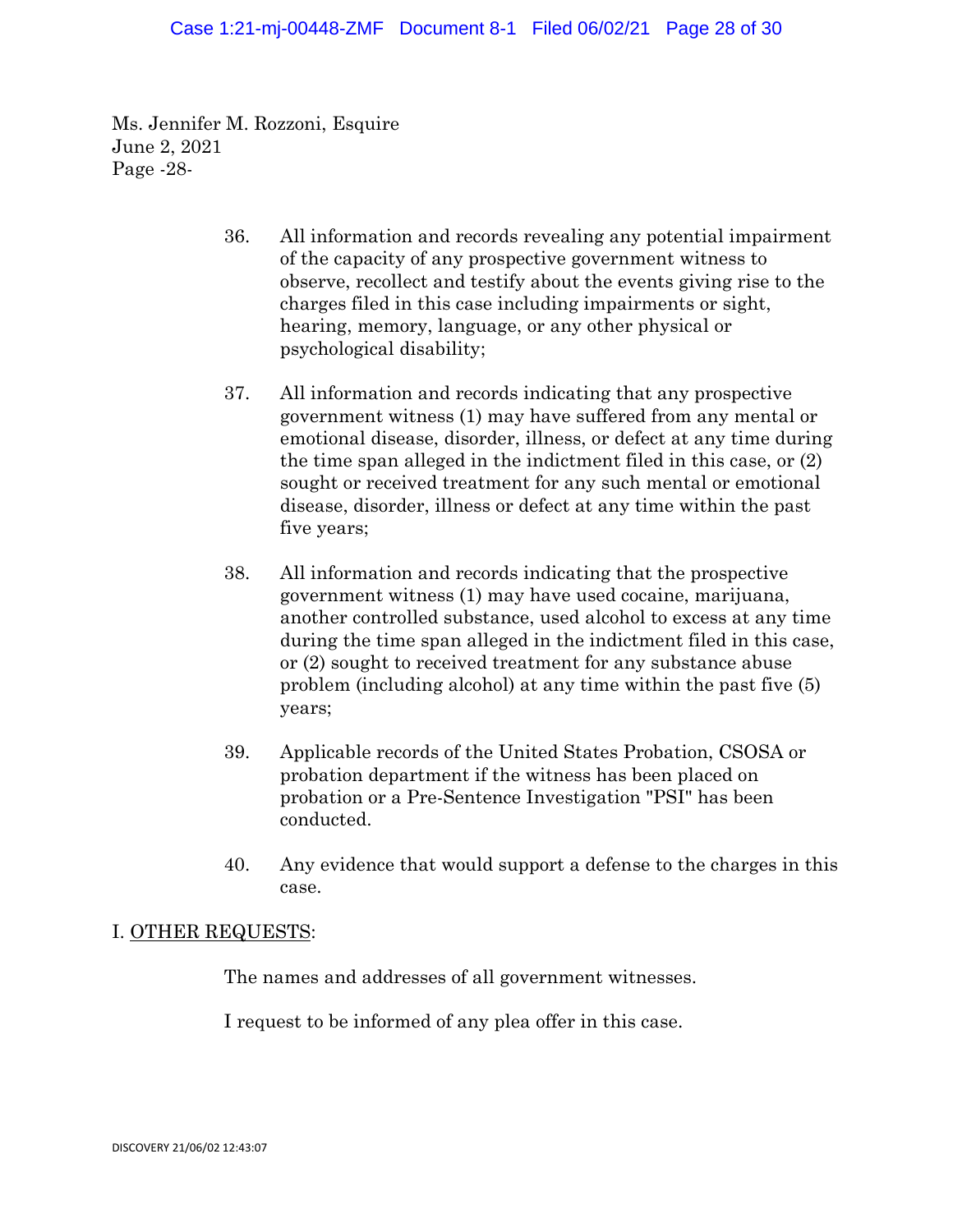Ms. Jennifer M. Rozzoni, Esquire June 2, 2021 Page -29-

A copy of any and all search warrants and accompanying affidavits from this investigation.

Because the Federal Sentencing Guidelines must still be considered by the court, I request that you provide me with your position on the following guideline factors:

1. Your position as to which guideline applies.

2. Whether you will take the position that the defendant had an aggravating role in the offense. U.S.S.G. §3B1.1.

3. Whether you believe my client may qualify for a reduction in the guidelines for a minimal or minor role under U.S.S.G. §3B1.2. 4. Whether you believe there are any other U.S.S.G. chapter 3 adjustments.

5. Whether you anticipate a superseding indictment that would increase the guideline calculation.

6. Whether you believe there are any grounds for departure under Chapter 5, Part K of the guidelines.

## **CONCLUSION**

For purposes of this letter and any related litigation, "information" refers to all documentary, tangible, or oral material, including, but not limited to, statements by witnesses, whether or not recorded or otherwise memorialized, grand jury testimony, and such reports of investigation or personal notes of investigators. Such information is "known" to the government if known to you personally or known to any other prosecutor or law enforcement agent, or is information which you could acquire actual knowledge of through the exercise of due diligence in responding to these inquiries. If such information is disclosed by you, please disclose all supporting documents or objects as well as the names and addresses of all witnesses having knowledge of the information disclosed. If you elect not to disclose the exculpatory information requested herein until the day of trial, please advise me of that decision promptly, and secure the presence at trial of witnesses having such knowledge, so that delay of the trial will not be necessary.